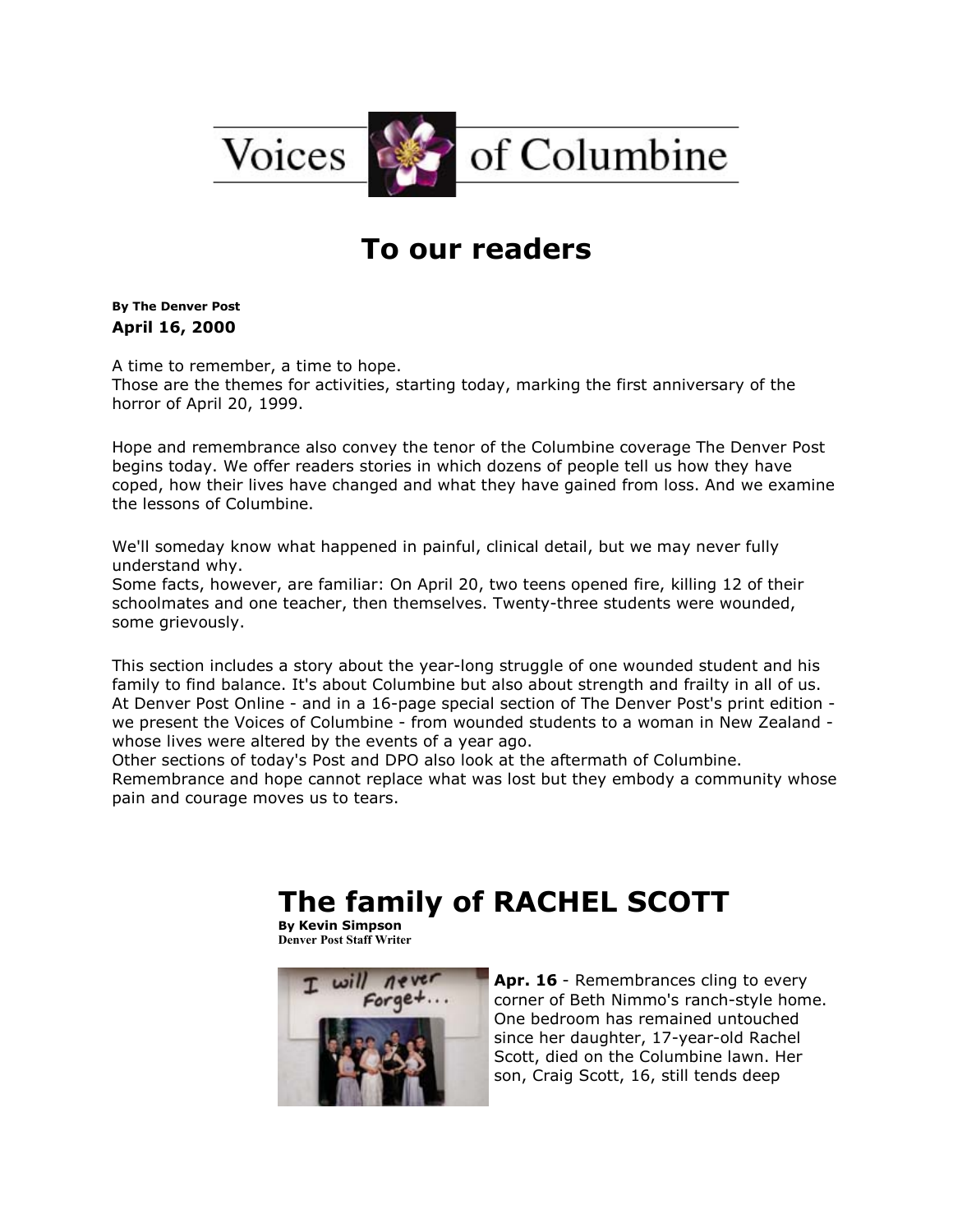emotional wounds after losing his sister and surviving a grisly ordeal in the school library.

And so Beth and her husband, Larry, have decided to sell. They're not just looking for a real estate transaction.

They're reaching for a lifeline.

"You can lose children two ways," Beth says. "Rachel died, but we could lose Craig, too, if he's not restored emotionally.

"Both of them were in the line of fire. Craig's life was spared by God's grace, but in another way he could be destroyed by that day. I'm still fighting for the life of my son." The emotional move beyond Columbine may be years ahead, by Beth's reckoning. This house is still so full of Rachel that progress is difficult.

Her room remains as she left it. Her car, the red '78 Acura that became an impromptu memorial at the high school, still sits in the driveway - left-front tire gone flat, white shoe-polish wishes dissolved by weather into memories.

"We need to make a change, as far as the house is concerned, to give Craig the opportunity to get away from reliving that day," Beth says. "And I've been restless the last couple of months, too.

"At times, it's very hard to be here." Even so, the idea of packing up the room, putting physical reminders of Rachel into storage, troubles the family - particularly Craig. Moving seems like giving in to the killers.

"He feels the need to prove something - by going to Columbine, by living in this house," Beth says. "But at the same time, he knows he's not getting better, and we need to do something. It wouldn't be failure to get some emotional healing."

Both Craig and his younger brother, Mike, a Columbine freshman, are now home-tutored and will have to repeat much of the last academic year. That's of little concern to Beth, who puts emotional recovery ahead of schoolwork at this point.

In the Nimmo home, that recovery has been pinned to their Christian faith, and the hope that tragedy will not only leave them whole, but stronger.

"I'm banking on this making Craig a man of integrity, someone who has real compassion for humanity that he wouldn't have experienced except by suffering," Beth says. "Some come out better people - not bitter, but better. That's my whole focus - we're going to come out of this stronger, with character and dignity." Right now, Beth's home is redolent of brownies,



homemade treats that she'll soon deliver - along with spaghetti, salad and bread - to the house across the back fence, where Kelly Grizzell struggles to cope with the loss of her daughter, Stephanie Hart. Stephanie, who last April baked a cake shaped like a floppy hat to honor Rachel, died in the Subway sandwich shop shootings in February. A distraught Kelly almost immediately asked that someone find Beth Nimmo - a woman she'd never formally met, but with whom she now shared the worst kind of pain.

Beth responded then. More important, she wants to be there later. "When it first happens, you have no way of knowing how you'll be in nine or 10 months," Beth says. "People reached out to help us, but after a period of time, it fades away, and that's when you're faced with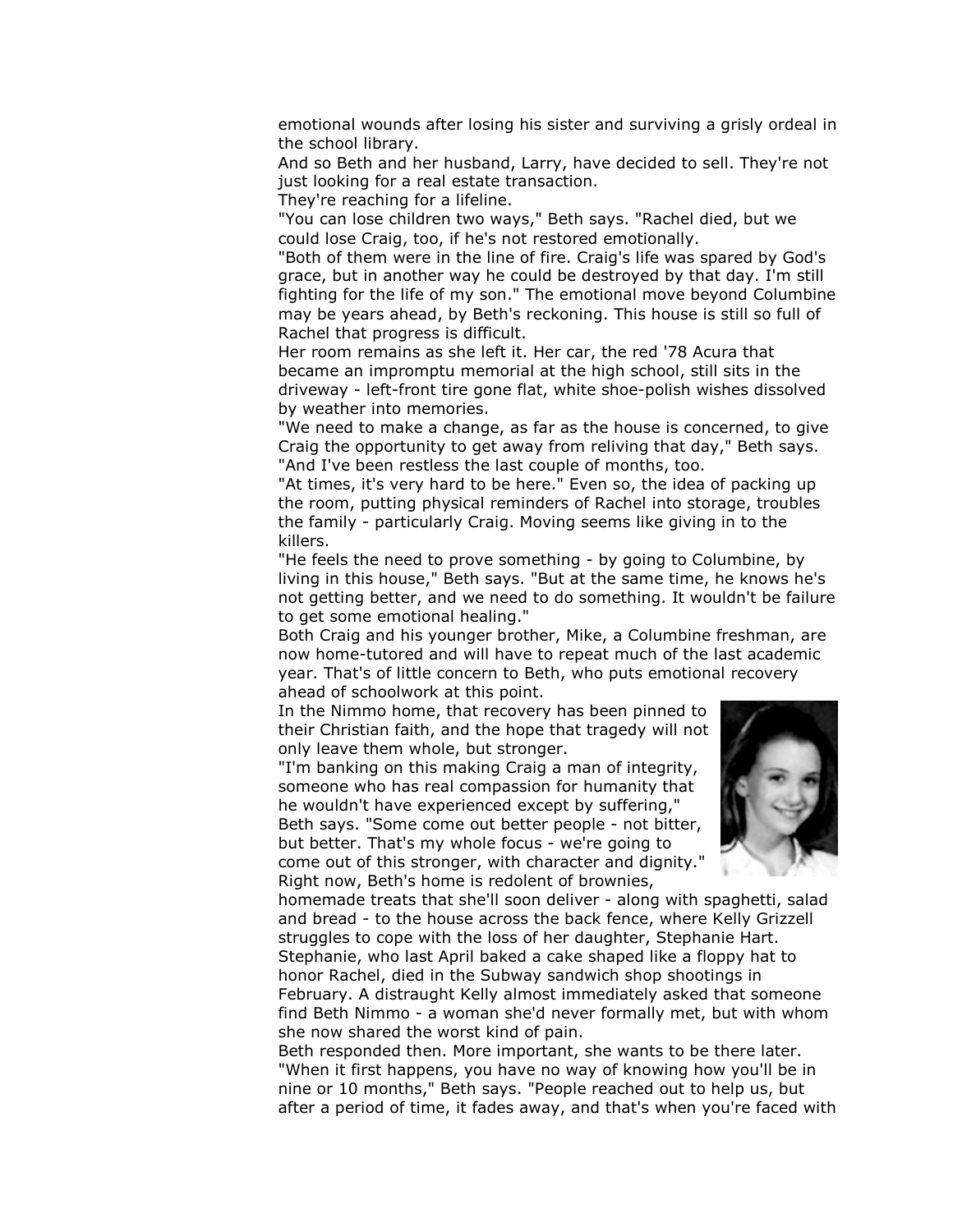the hardest moments - when the diversions are gone, and you're left with the raw feelings of losing your daughter." Morning is the rawest time.

That was their time together, just Beth and Rachel. Makeup time, an established ritual in the master bathroom. They primped, they chatted, they connected for a few minutes before Rachel zipped off to school and Beth went to work. Morning was their time. Still is. Now, after Larry has gone to work, while the boys sleep in, Beth will slip down to Rachel's room. The faint aroma of her scented candles lingers, and Beth can sense her daughter's presence - "her atmosphere." "I go in there and grieve," Beth says. "I've got that space and time for Rachel and myself." Another reason that moving will be hard.

"Counselors say the second year is harder. The first year you live an illusion, you live in a fog. The second year, reality hits. "You have to make some physical changes."

Last night it was Seattle, coming on the heels of St. Paul and Tampa. Before that it was a small town in Michigan - St. Joseph, maybe? - and before that it was somewhere in Indiana that he can't even remember. Now Darrell Scott is riding to SeaTac airport to catch a flight home to Colorado, where he will repack, recharge and head out to six more cities.

"I'm kind of getting used to being in hotel rooms, waking up to new decor every day," Darrell says.

For him, the legacy of his daughter's death is written on the anonymous faces of the people who pack arenas, school auditoriums and churches across the country to hear him tell Rachel's story. Gleaned from her personal writings, it's a tale of kindness, compassion and spiritual commitment that brought comfort and closure to her immediate family.

Darrell's desire to share her writings and drawings grew into The Columbine Redemption, a nonprofit organization that serves as the umbrella for his speaking engagements - and, to a lesser extent, appearances by other family members.

It launched a grieving father on the road, where the pain of loss is tempered by the poignancy of tear-streaked young faces, deeply touched by Rachel's life and death, who want to make a difference in their schools.

"I have more fulfillment and more joy," says Darrell, "but it's based on the deepest sorrow in my life. There's a mixture of sorrow and joy I can't separate."

While plans for The Columbine Redemption grow in leaps and bounds, Darrell's own life moved forward with his second marriage in January. After the ceremony, the entire wedding party visited Rachel's grave, where Darrell's wife, Sandy, placed her bouquet.

On the road, Rachel's father has testified before Congress, addressed politicians, brushed shoulders with celebrities drawn to the Columbine flame. But amid the blur of travel, Darrell Scott has rediscovered perspective and found meaning.

"I met with the president twice, Elton John, world leaders, entertainers - and all of that is like vanilla," he says. "Before, earlier in my life, that would have been the pinnacle of my existence to meet the people I've met.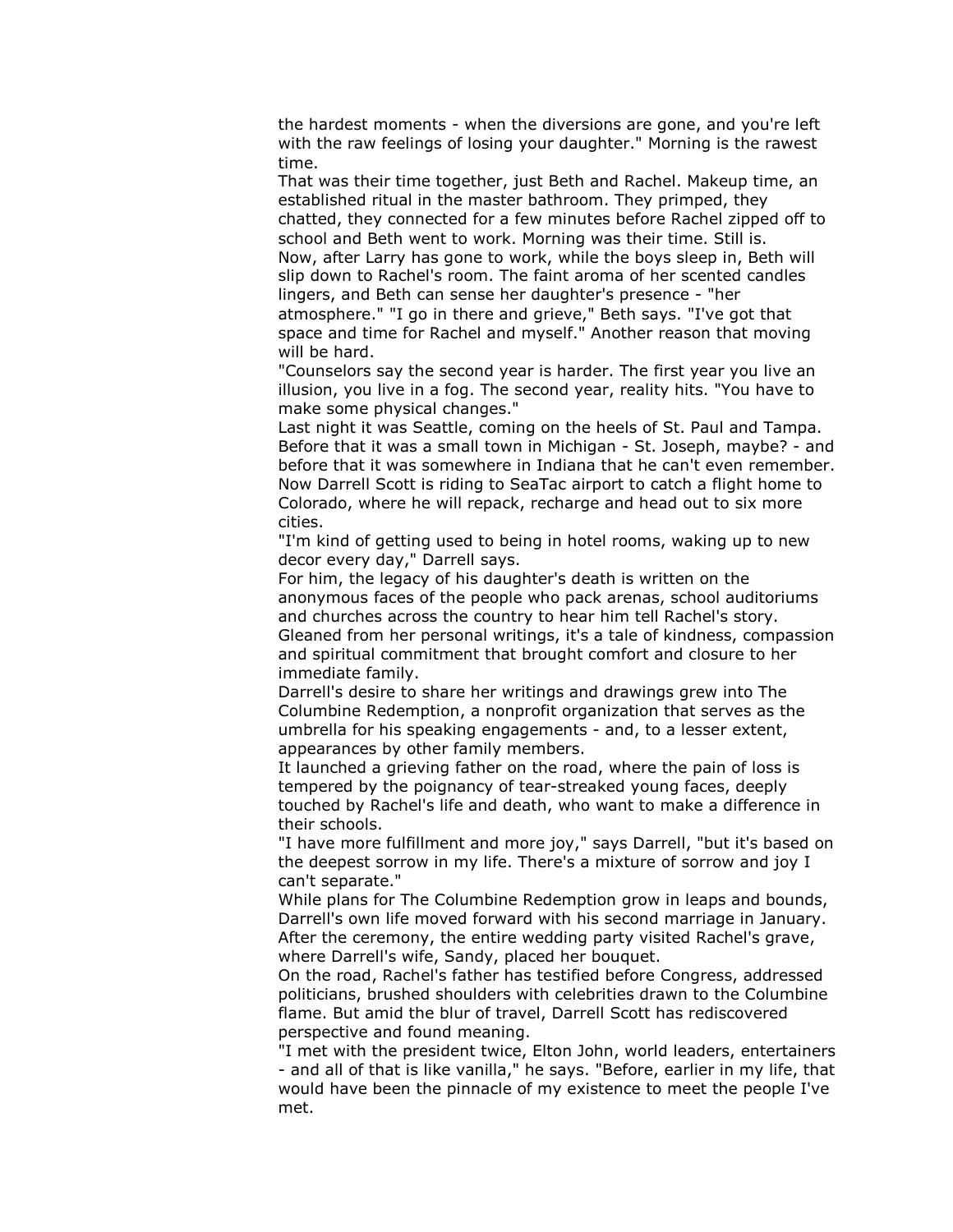"But the truth is, none of that matters." What matters are the minds and hearts he might change.

"All my life, I've felt a sense of purpose and destiny that's not been fulfilled. God's got something he wants me to do - I've had that feeling since I was 18 years old, but I never knew what it was. "Now I do."

### **PATTI NIELSON Mother, Columbine teacher, library survivor**

#### **By [Susan Besze Wallace](mailto:newsroom@denverpost.com) Denver Post Staff Writer**

**Apr. 16** - Patti Nielson had said it more than once: "If I get through this year, I'm going to wonder how I did it."

And that was before two gun-wielding students changed her life. She was raising three children, one still in diapers. She was in the midst of work on a master's degree. She was helping write a new art curriculum. She was teaching three art classes a day.

"Then, April 20, I was hiding in a cupboard, and it changed from how am I doing all this to why am I doing all this. Why do I have to do it all at once? Why can't I just take care of my kids? Nothing mattered but getting out of there and getting back to my children."



That's the reason Josh, 9, Elise, 6, and Mallory, 3, have had their mom at home most of this school year - not because she has fallen apart. The teacher - who was among the first shot, made the initial 911 call from the school library and was huddled in that cupboard, closest to the shooters when they killed themselves - isn't sure when or if she'll return to

Columbine. She finished out last year and she taught for the first two months of this school year before taking leave.

She was emotionally strained. There were flashbacks. But mostly there was a resetting of priorities, she says.

"In some ways I was a magnet to some people, and yet other people felt uncomfortable around me. My situation was unique among the teachers, and I think some people were afraid they'd say the wrong thing.

"I'm not blaming other people," Nielson says. "I wasn't going to know if I could go back unless I tried. I got worked up, frustrated."

She also fell behind on her master's. Focusing was a challenge. She studied post-traumatic stress disorder and reminded herself of the vow she had made in that cupboard.

"I made the decision I wasn't going to be in therapy the rest of my life. And yet, it's not a matter of just snapping out of it."

Fellow students in Nielson's degree program helped, typing papers and encircling her in study groups as a form of encouragement. She had decided she wouldn't graduate in May, but now it looks possible.

"I can see light at the end of the tunnel. I'm doing better concentrating. But I still won't do it if it starts to make me crazy or takes time from my kids. It's easier to have your priorities in order when you are faced with the idea you could die today, and you ask yourself have you done what you really need to do, or are you just flapping your wings?" Nielson has written to most of the families whose kids were killed.

"I'm perfectly willing to talk to any of them. But I don't want to impose. They may be thinking the same thing. I pray they are getting help." When she does visit the school,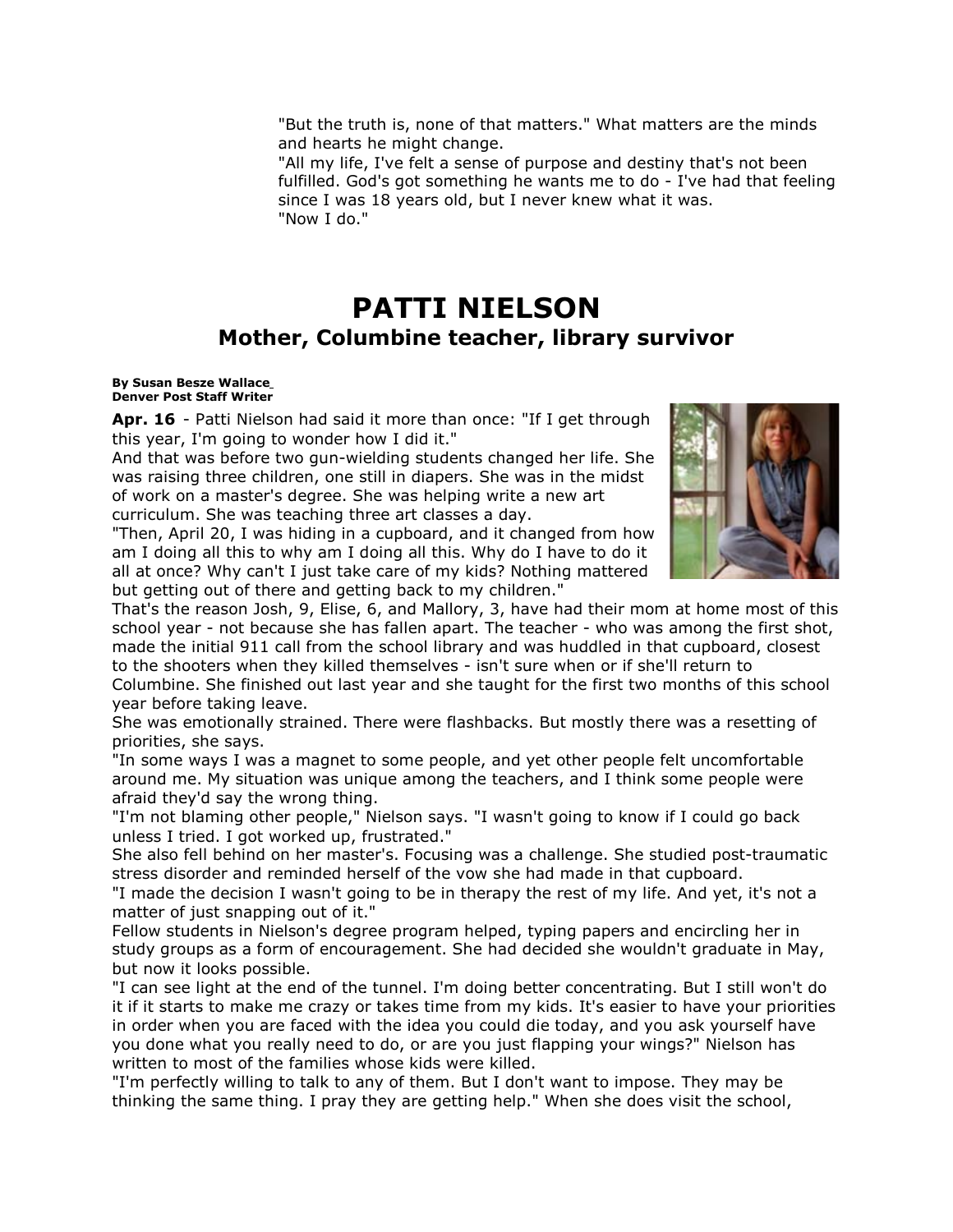Nielson is besieged by students who ask if she's returning. She isn't always sure what to say. She hopes her absence is being seen as running toward her family, not running away from the memories.

Nielson said she's become increasingly cautious, less trusting and more focused on her "real life." She got over the fear of sending her own children to school. But she hasn't yet dealt with the piles of clippings and pictures and correspondence and teddy bears that overtook her living room and now live in her basement. In time, she says.

"When the year 2000 hit, it wasn't like a new year for me," she said. "I haven't been dreading the anniversary. I think I want to have it behind. I'm working to get to April 21. I think that's the start of my new year."

## **The family of DANIEL MAUSER**

**By [Patricia Callahan](mailto:newsroom@denverpost.com)**



### **Denver Post Staff Writer**

**Apr. 16** - It's not that Tom and Linda Mauser dread the anniversary of their son Daniel's death. It's that everybody else is making so much of that day.

"We've already been through Mother's Day, Father's Day, Daniel's 16th birthday, Thanksgiving, Christmas. Those were all tough days," Tom says. "I know that anniversaries can be tough. But it's the outside world that makes it tougher on us because it's a date they can relate to.

"They couldn't relate to Daniel's birthday because most of them didn't know when it was. They didn't relate to Christmas

because they're celebrating Christmas themselves and they're not thinking about the fact that Christmas was especially difficult." More than anything, the Mausers want to grieve privately.

Tom, Linda and their daughter, Christie, don't plan to be anywhere near Columbine High School on April 20.

"I get tired of "Oh, there's that mother who lost her child,'- " Linda says. "I'm tired of wearing that identity." Staying out of the public spotlight has been impossible, partly by their own doing.

Tom took a leave of absence from his state transportation job to lobby full time for guncontrol causes, a very public job that lands him in the middle of one of the nation's most divisive political battles. It's hard to remain anonymous when President Clinton praises you in his State of the Union address.

"Columbine was something that was known nationwide, and add to that my activism and all of a sudden we're thrown into the lion's den." Just last month, the Mausers took a rejuvenating trip to Guatemala, where many people they met had never heard of Columbine High School.

For seven years, the Mausers have sponsored a girl there named Evi Pineda through the Christian Foundation for Children and Aging. They exchanged letters with Evi and watched her grow up through the pictures mailed a few times a year.

When Daniel was killed, the Mausers wanted a lasting memorial that would help other people. It seemed natural to help Evi's village.

The foundation offered to raise money to build a school in San Ixtan, Guatemala, and dedicate it to Daniel. The Mausers embraced the idea, and the fund-raising began. The goal was to raise \$31,000.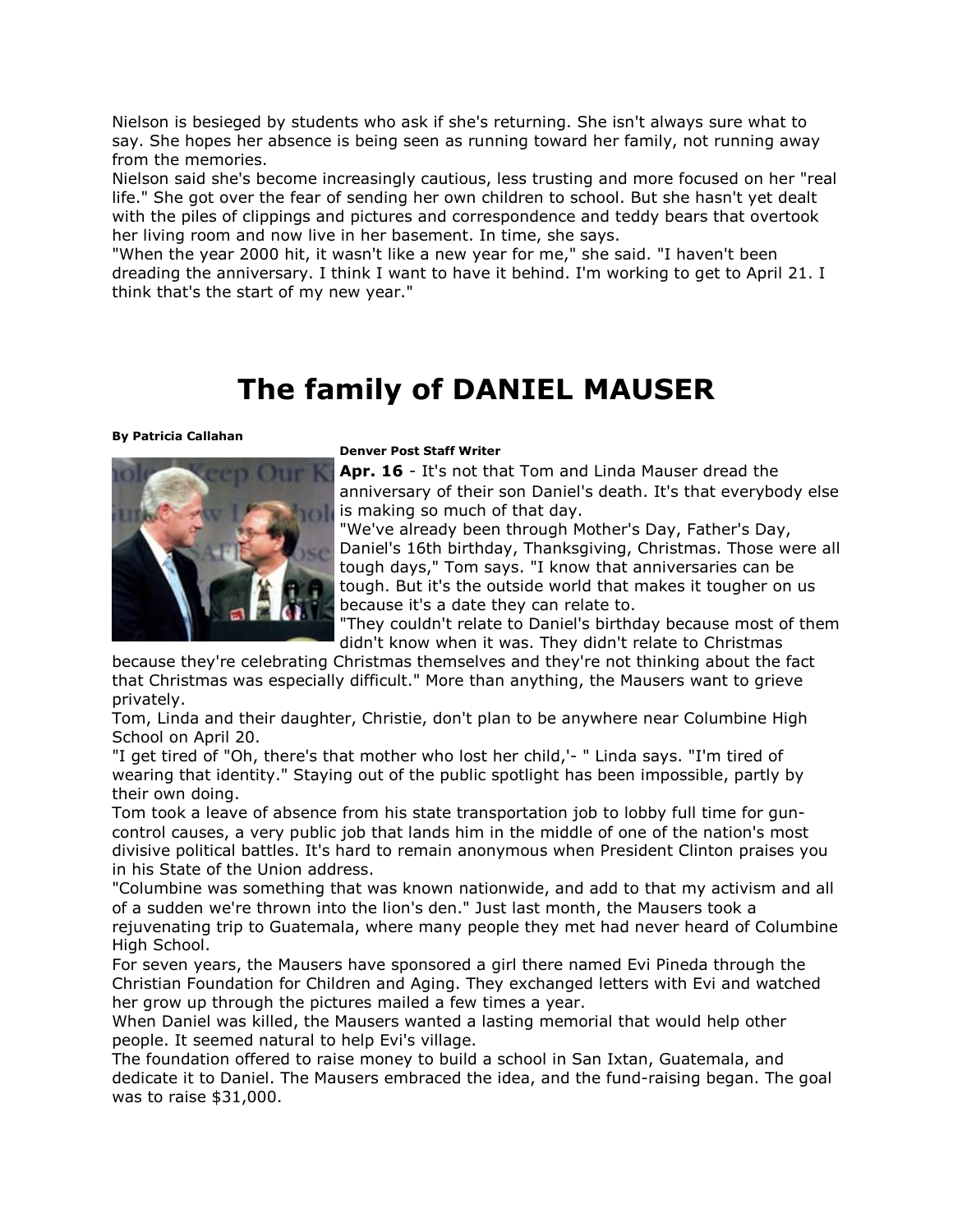Then the Mausers faced a difficult task - how to tell Evi about Daniel's death. They were writing to a 13-year-old child in a country that only recently ended more than three decades of war. And someone in Guatemala would have to translate their letter into Spanish. The English had to be very basic. "How do you explain, "This is what happens in America'?" Tom says. He started it as simply as he could: "I am writing you to tell you of something terrible that has happened to our family."

While Tom struggled to explain American school violence, more than \$77,000 in donations poured in from around the world. The foundation not only built the school in Evi's town, it built another school and a library in another town.



"They just sang their hearts out," Linda says. "It was healing." People welcomed them and thanked them everywhere they went. Schoolchildren made them cards. A local woodworker gave the Mausers a carving depicting the Biblical story of Daniel in the lion's den.

The Mausers realized how much they took for granted. Linda remembers watching a woman who sat all day in the hot sun to sell a few melons. Tom remembers watching people carry firewood home to heat their food.

Villagers washed their laundry in the lake. A guard with a semiautomatic weapon protected a hardware store. Even the missionary office was surrounded by gates topped with barbed wire.

"You get humbled by seeing all this poverty," Tom says. "Suddenly, your own adversity is a little more in perspective." A priest introduced the Mausers to classrooms of students who studied at the new school.

"When he told the story of what happened to Daniel, you could tell it was shocking to them," Tom says. "Part of what he told them was that we were making good from bad. He told them it was important not to talk about vengeance. He said this was a very important lesson."

## **SARAH BAY Columbine senior**

#### **By [Janet Bingham](mailto:newsroom@denverpost.com) Denver Post Staff Writer**

**Apr. 16** - Sarah Bay thought she had lost the videotape of last year's April 17 prom at Columbine High School. But then, on the first Sunday in April of this year, she found it and felt a tug from the past even at a time when she was discovering inspiration for the future. "That was probably the hardest thing for me, watching the video." There was the image of Rachel Scott, getting ready for the prom, fussing with her boutonniere.

"She thought she was going to stab her date with the needle. She yelled to me, "Come help!' And then she sort of rolled her eyes and said, "I'm never going to a dance again.' " Three days later, on April 20, Rachel Scott was one of those killed at Columbine. Moments like those open up wounds - "We are still recovering."

But Sarah, a senior, has found strength in watching how one of her mother's friends, Susan Curnow and her daughter Nancy, who lost their son and brother, Steven Curnow, are pushing on. And she has found special inspiration in the children of Dunblane, Scotland, where 16 elementary school children and their teacher were massacred in 1996 by a man with a history of unstable behavior.

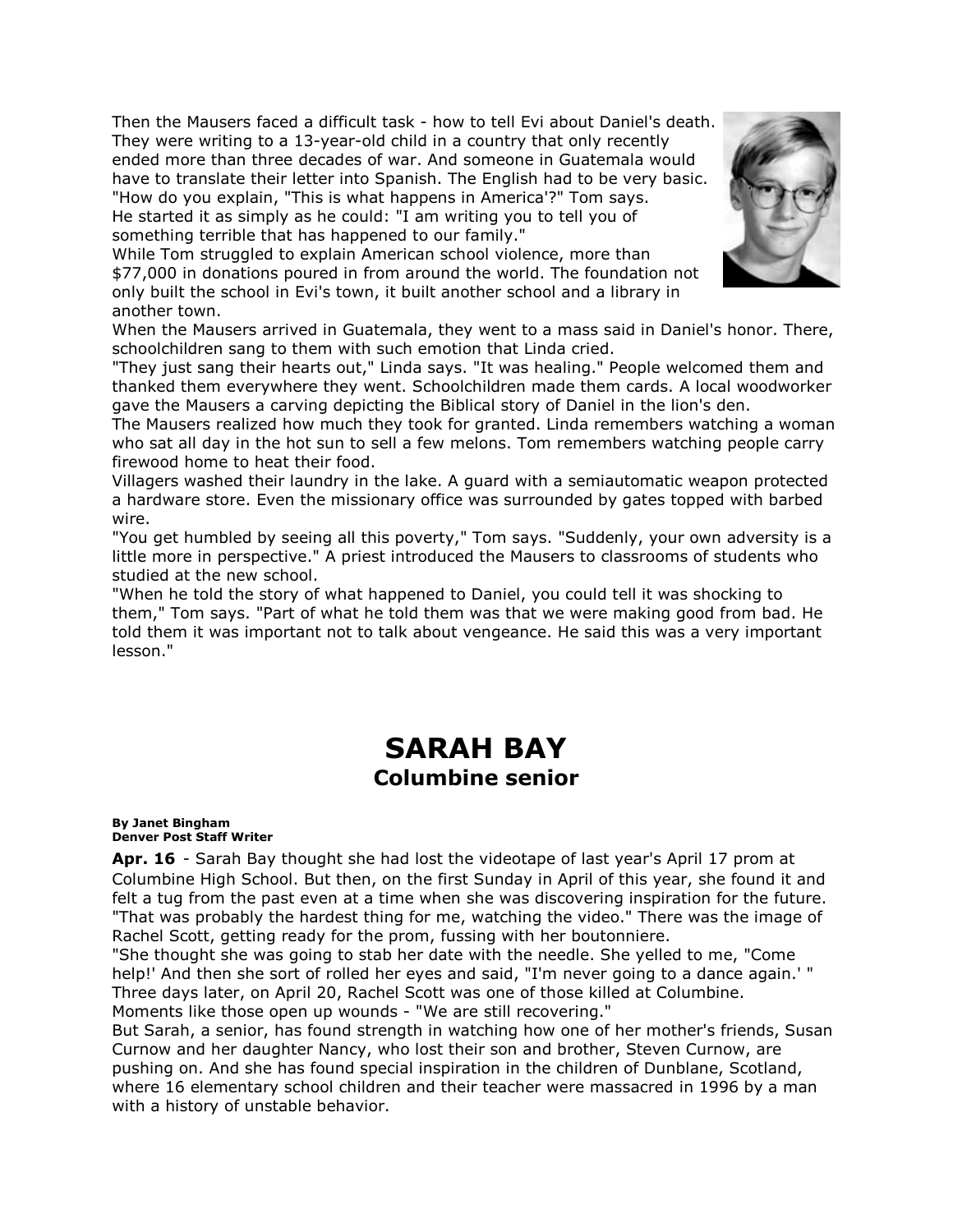Sarah and 65 other students in Carol Samson's Advanced Placement English class visited Dunblane during spring break in March.

Before the trip, "it felt like we were alone, that we were kind of on our own as far as dealing with it.

"And then, we went to Dunblane, seeing the little kids who had to go through something so horrible at such a young age. It was so heartbreaking to see 9-year-olds who had gone through something in kindergarten that no kindergartner should ever go through, let alone somebody who is our age. Seeing these kids, seeing how they were coping, kind of helped me cope as well.

"I talked to a girl who had lost her sister, who is our age, and who now is graduating from her high school. And she knew exactly what I was going through as far as losing my friends. It seemed that they were coping, and it kind of gave us hope, at least the group I was with, that we could cope as well, that we could get along with it as well. The kids were just amazing. They gave me a lot of strength, and they gave other people a lot of strength.

"It is said that "no man is an island' and it really did pertain to what we were talking about with the Dunblane kids, that we weren't alone, that people just like us had gone through the exact same thing half a world away."

## **STACEY SIMMONS Columbine Elementary teacher**

### **By [Kristen Go](mailto:newsroom@denverpost.com) Denver Post Staff Writer**

**Apr. 16** - When Stacey Simmons accepted her new job teaching at Denver's Columbine Elementary School in June, her family was aghast.

"I told my grandmother I got a job at Columbine and she said, "Why would you want to go there?' " Simmons says. "I had to tell her "No, Gram, I'm talking about Columbine Elementary School.' "

Simmons' family lives on the East Coast. She says that ever since the shooting, people who aren't from Colorado automatically have negative thoughts when she mentions the word Columbine.

A teacher for two years and a Colorado resident since 1993, Simmons says the shootings made her rethink what's going on in her students' lives. If one of her third- or fourthgraders seems withdrawn, she'll pull the student aside and maybe call the child's parents. "I guess the one thing (Columbine) really taught me is to never take for granted your situation."

"Where Columbine happened was a place where there were kids from wealthier families and there seemingly was - on the surface - nothing wrong," she says. "You need to be more perceptive as a person."

### **LEE ANDRES Columbine teacher and alumnus**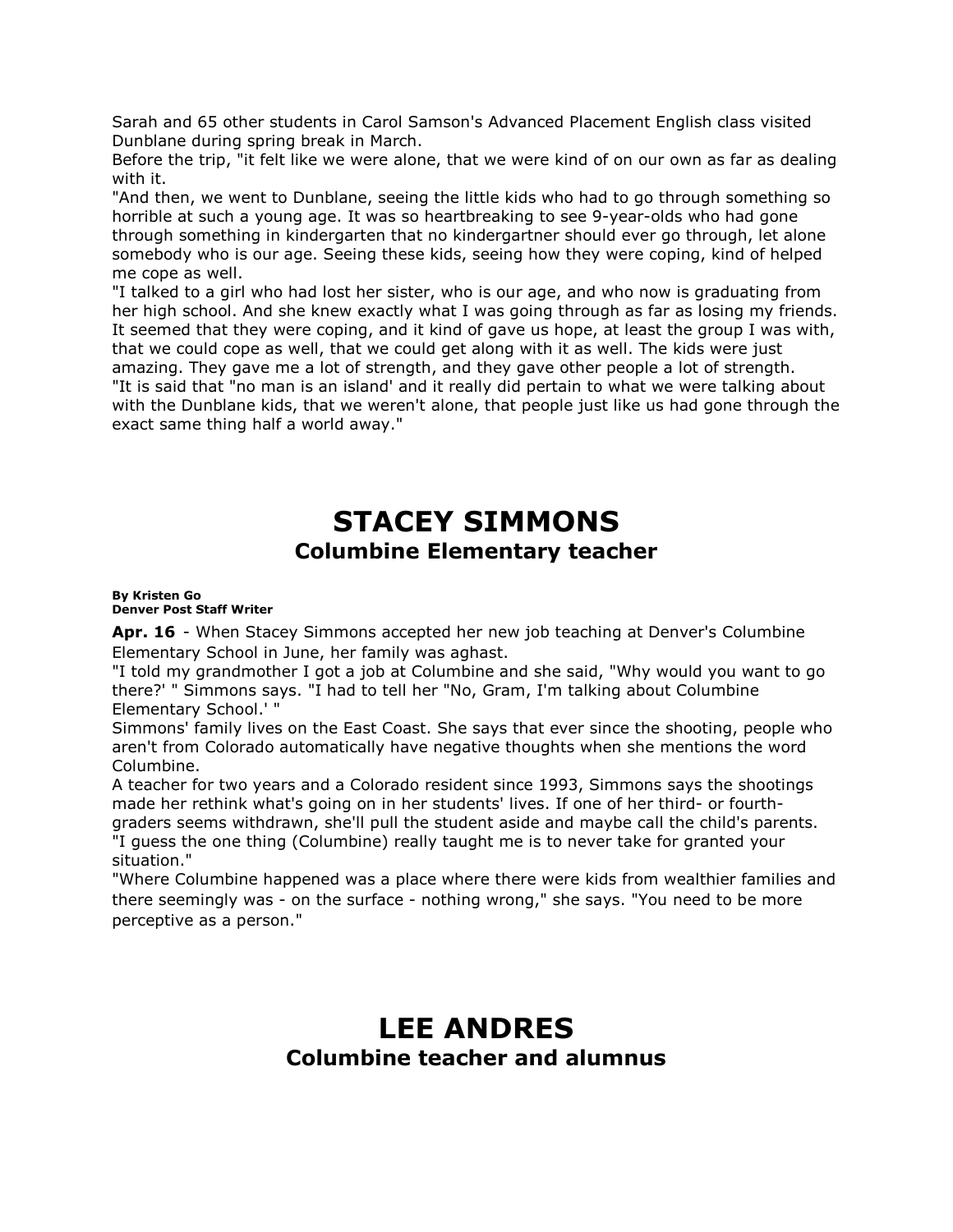### **By [Sean Kelly](mailto:newsroom@denverpost.com) Denver Post Staff Writer**

**Apr. 16** - "Columbine has always been a great school," says Lee Andres, a 1980 CHS graduate who now teaches there. "It is a school that had one really bad day." Since that day, the school has changed, he says. The lines of communication are more open, there is genuine caring between students and teachers, and people remember to smile more.

"I've never been more proud to be a Columbine graduate. I've never been more proud of the people I work with and the students I teach," says the 37-year-old music teacher. When the shooting began, Andres was teaching a guitar class. His father, Leland, also a teacher, helped him herd hundreds of students to safety through the auditorium. Teaching now, a year later, is still hard. But it's getting better.

"Just coming back every day, being able to work with my father, just helps me to heal, being with my kids."

Andres taught for several years at neighboring Leawood Elementary before returning to teach at Columbine, and he has known many of the students for years.

"What hurts every day is when I see kids like Anne Marie (Hochhalter), Danny (Steepleton), Mike Johnson - kids I've known since first grade, their bodies being violated in this way." But leaving is unthinkable. Andres says he wants to retire as a Columbine High School teacher - a long time from now.

"How could I not come back?" he asks. "To me, that would be like abandoning my home."

## **BARB LOTZE Youth ministry director**

### **By [Virginia Culver](mailto:newsroom@denverpost.com) Denver Post Staff Writer**

**Apr. 16** - The youth ministry director at Light of the World Catholic Church says the events of last year strengthened her religious faith and that of many she comes in contact with. "I'm not doing this on my own," Barb Lotze says.

The help she gets is both spiritual and secular.

"Parents are volunteering more and more," says Lotze, whose church a year ago counted 50 members who were Columbine High School students.

"I keep a notebook now on who has volunteered. Everyone's interest is heightened" since Columbine, she says, adding that the number of volunteers has doubled from 50 to 100. "Usually people volunteer when their kids are young and disappear when the kids get into junior high. Now they're volunteering when their kids are in high school." Her own reaction to Columbine has been a renewed belief in God's grace "to carry us through." "I'm amazed. I'm in awe of God. And I see a deeper spirituality in the kids." she says.

## **JACK DeVITA Jefferson County court magistrate**

**By [Howard Pankratz](mailto:newsroom@denverpost.com) Denver Post Staff Writer**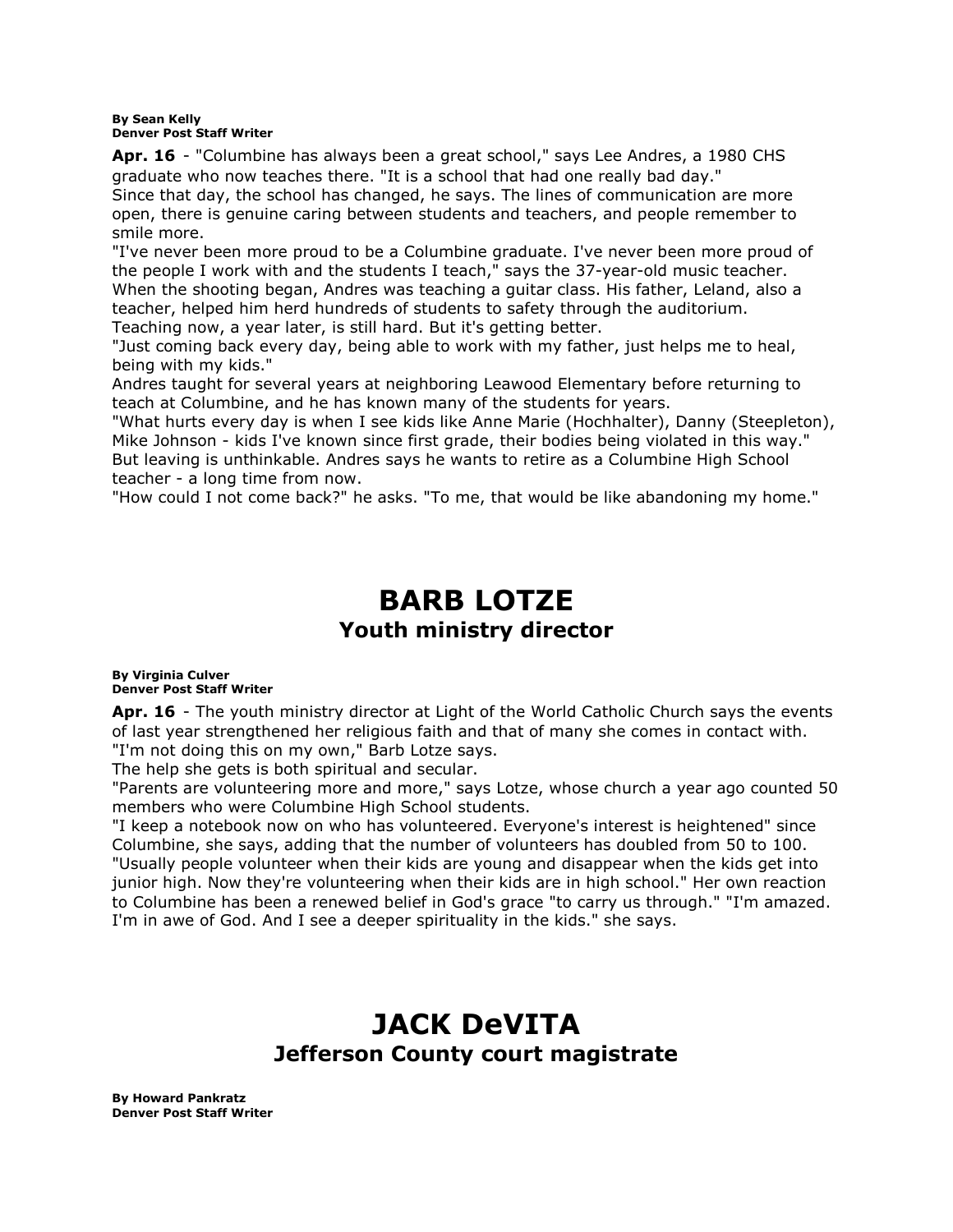

**Apr. 16** - A solid, stocky man, Magistrate Jack DeVita can talk tough to the wayward teenagers who appear in his courtroom.

And 13 months before Eric Harris and Dylan Klebold attacked Columbine High School, DeVita scolded the pair for breaking into a van.

Prosecutors placed the two in a juvenile-diversion program, and by February 1999 they had completed it with glowing reviews.

Ever since, DeVita has dealt with the shock and sadness of the shootings - and the nagging question: Could it have been prevented?

DeVita is convinced the juvenile-justice system, including his role in it, didn't miss any warning signs.

Harris and Klebld spent only five or six minutes in his courtroom, he says.

"I haven't internalized it as a personal mistake," DeVita says.

It would have been nearly impossible to have designed "a net so fine" that would have caught Harris and Klebold before the rampage, he says.

"I don't think I could do it and I don't think the system as it is set up now could have picked these guys out," DeVita says.

"How do you spot a psychopath? They are practiced at deception. That's what they do best. They have a different set of standards. What may be acceptable for you or I, or unacceptable for you or I, is acceptable for them."

Since April 20, DeVita has joined efforts to learn from what happened and prevent similar tragedies. He serves on the Columbine Community Citizens Task Force and chairs its subcommittee on violence prevention.

He and other violence-prevention committee members are encouraged by the work of a group of social scientists who have published a 10-volume series called "BluePrints." The series may have some answers that will prevent future school shootings, DeVita says. DeVita is convinced that bullying played a role in the Columbine shootings, something that alienated and isolated Harris and Klebold and caused them to seek revenge.

But he is equally convinced that the Internet and a lack of parental oversight further isolated the pair. And violent video games, he says, also played a role.

"To me, seeing that amount of violence is like peeling away layers of an onion," says DeVita. "You finally get down to the point where the kid is so depressed that they don't know where to go or where to turn."

# **FRANKLIN GRAHAM**

### **Preacher who spoke at the 1999 Littleton memorial service**

#### **By [Virginia Culver](mailto:newsroom@denverpost.com) Denver Post Staff Writer**

**Apr. 16** - Before Columbine, Franklin Graham never was known as a shy preacher. But now, there's a new urgency to his message from the pulpit and greater certainty about the cause of violence.

"We never know the hour or minute when life will be taken from us," says Graham, who spoke in Littleton at the community memorial service the Sunday after the shootings.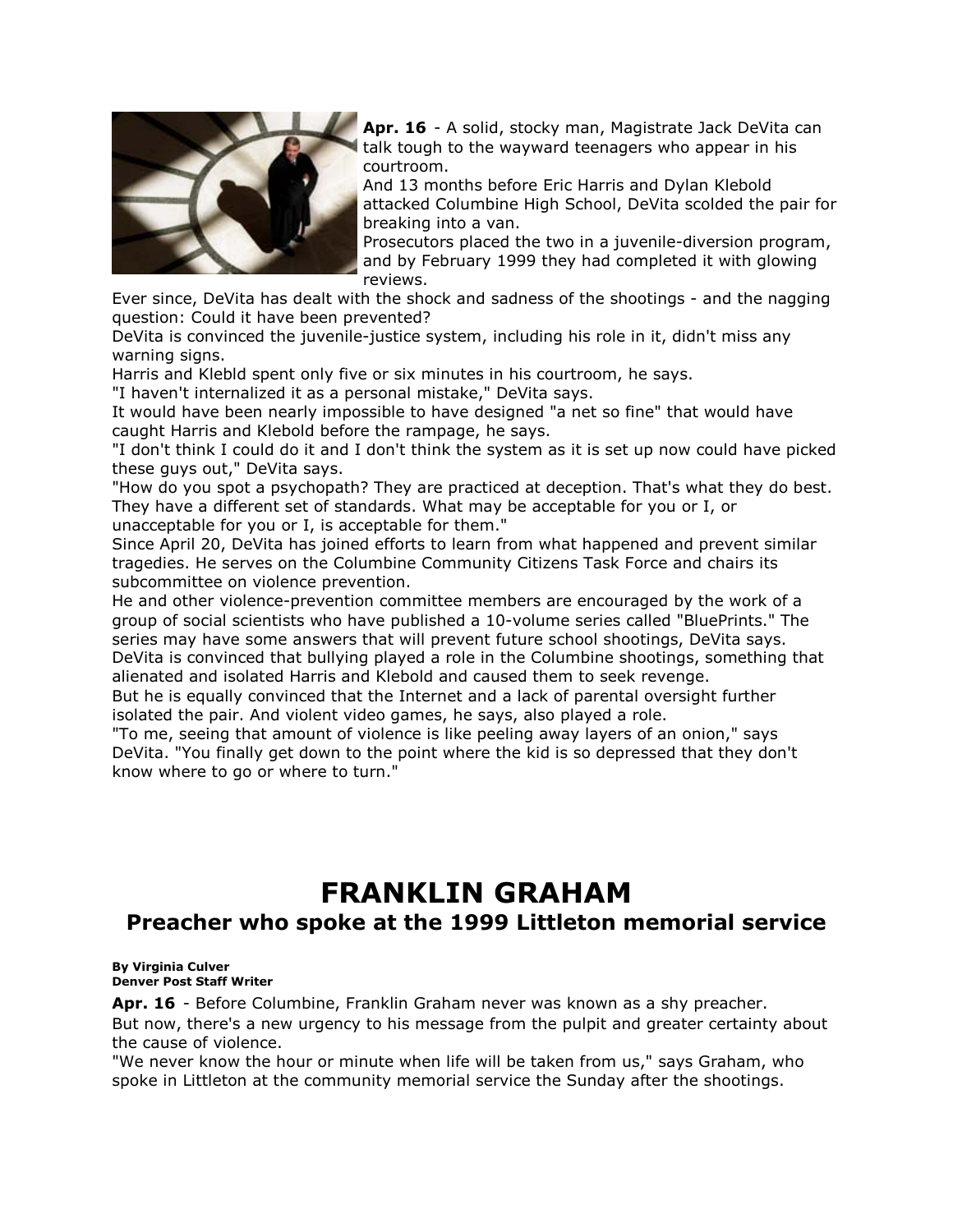At that service, he says, he had "to hold back the tears. The only other service I ever attended that was so moving was the one in Oklahoma City" after the bombing of the federal building there in 1995. Graham's father, evangelist Billy Graham, spoke then. The Columbine experience and his subsequent contact with families of victims haven't changed Graham's preaching, but "given me more urgency to tell people that Jesus Christ died for our sins." Graham says he felt an "awesome responsibility" at the Columbine service "to give people a rope to hold on to." "I had about five or six minutes. The families of the 13 were there looking and the whole world was watching on TV. I just wanted to tell people that there is a God, that he loves us and that he gave his only son 2,000 years ago," Graham says, speaking in an interview from his Boone, N.C., home.

He calls the victims "beautiful, precious kids" and says it "breaks my heart to think of the hatred and venom" in their killers.

People ask Graham if God will forgive Eric Harris and Dylan Klebold.

"I don't know," he says, "because I don't know what Eric and Dylan said before they died. If they asked for forgiveness, they will be forgiven." He visited the memorial site at Columbine High, where people placed flowers, candles, stuffed animals, pictures and other memorabilia after the tragedy.

"There seemed to be almost a reverence (at the memorial site last year). One note I'll never forget. It looked like it was written by a grade school student. It read, "Dear God, teach me to laugh again.'- " Graham says he knows there was criticism after the Columbine service of the stress he put on his evangelical beliefs; many people said the service should have been less sectarian, but Graham says that only a few people complained to him.

The tragedy has strengthened Graham's belief that guns aren't to blame for gun violence. Rather, he says, violent movies, television and video games are to blame.

What is produced by the entertainment industry is "awash in killings, shootings and rapes. We are complete fools if we don't think that today's entertainment has poisoned a generation. I've always believed this but I believe it more now.''

### **AARON WELSH Columbine class of '99**

#### **By [Jim Hughes](mailto:newsroom@denverpost.com) Denver Post Staff Writer**

**Apr. 16** - Aaron Welsh survived the bloody assault in the library and went on to graduate from Columbine last May.

Now he thinks the library should remain as a symbol of survival, despite a growing movement to demolish and convert it into an atrium.

"I wasn't going to let Eric (Harris) and Dylan (Klebold) beat me that day and I'm just not going to let them beat me down now.

"They wanted to destroy a piece of the school. They wanted notoriety for it, and by destroying the library, that's like making them famous and carrying out what right now they can't do."

For months, 19-year-old Aaron has been outspoken in his opposition to the \$3.1 million project. While Aaron says he remains committed to the issue, he's now focusing most of his efforts on finishing his freshman year of college.

"I've got to get on with my life," he says. "If I don't get through college, I'll be flipping burgers somewhere, and that's not the life I want."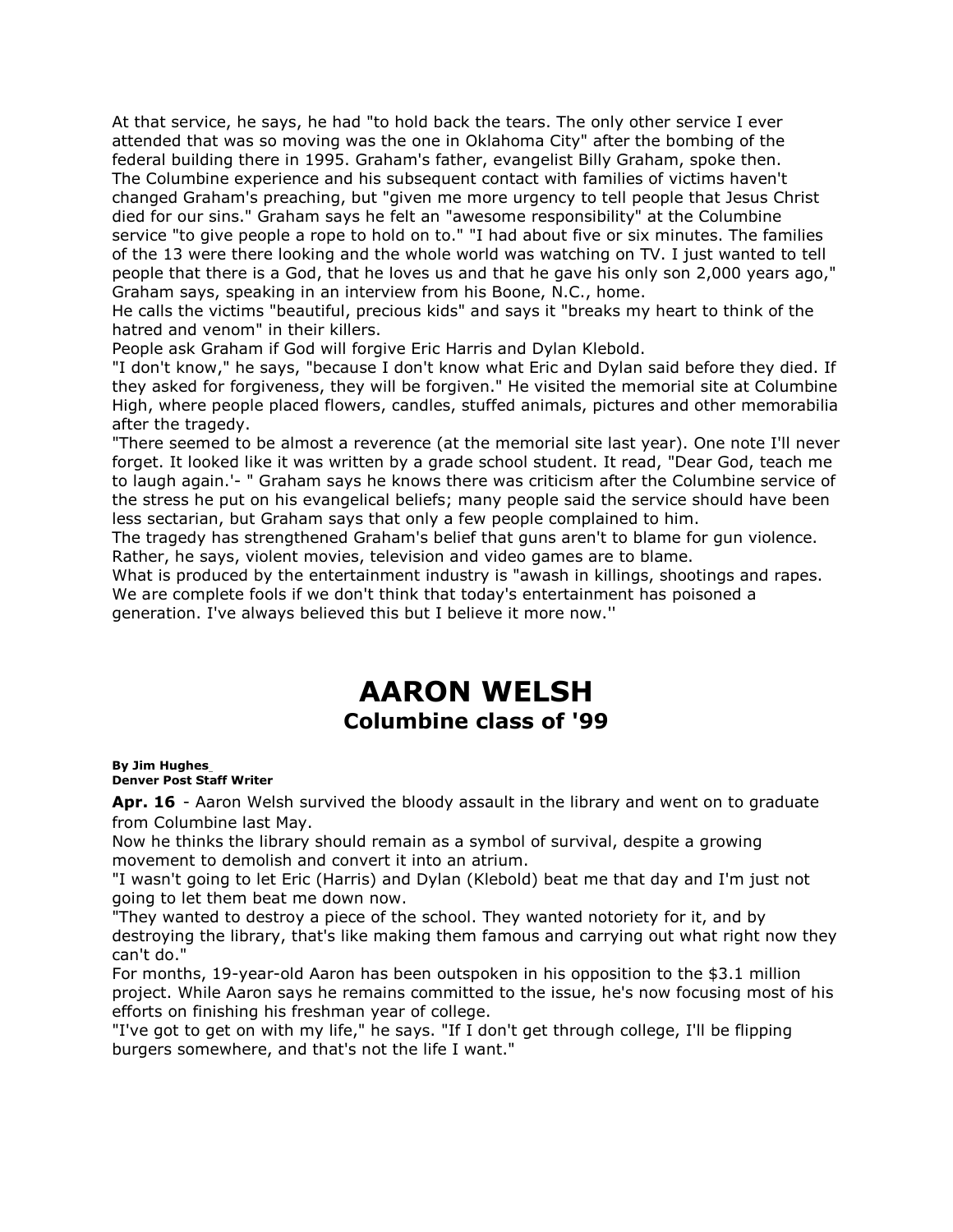## **The family of KYLE VELASQUEZ**

### **By [Carlos Illescas](mailto:newsroom@denverpost.com)**



### **Denver Post Staff Writer**

**Apr. 16** - Albert and Phyllis Velasquez have channeled their grief toward a common goal: demolishing the place where their son Kyle was killed. "It would be unthinkable to have other children walk into that library," Phyllis says.

They have designed a special lapel pin, and proceeds from any sales go toward the \$3.1 million project to convert the still-walled-off Columbine library into a glass atrium. The pin is a silver, ribbon-shaped heart with a blue stone symbolizing a tear and etched with the words "Never Forgotten." "We chose the heart because we carry all the children and (teacher) Dave Sanders in our heart," Phyllis says. "They've all become part of our family."

Kyle - who at 6 feet tall was described as a quiet, unassuming "gentle giant" - had been a Columbine student for fewer than three months when he was killed. He was the first student shot in the library.

At first, Phyllis says, she and her husband felt they "were wandering in a sea of faces." But the other families quickly became a key support system for them.

"The grief and the healing are a very personal journey. I don't think you ever get to the point where you could say, "I'm healed."

"But I think the families coming together as a group, that's given us all something to focus on so we're not so overwhelmed by our grief."

While the family has remained largely out of the limelight, the one exception came in August when Al and Brian Rohrbough, father of slain student Daniel, chopped down two trees planted near the school.

Members of the West Bowles Community Church had planted 15 trees, one for each of the 13 slaying victims and their two suicidal killers, Eric Harris and Dylan Klebold.

Velasquez and Rohrbough, like many, believed there were only 13 victims. So they sawed down two trees.

Now, with the first anniversary near, emotions are raw for the Velasquez family. Their hearts keep wandering back to last April 20.

"Those are things we've been able to hold at bay until this point," Phyllis says.

## **The family of ISAIAH SHOELS**

### **By [Andrew Guy Jr.](mailto:newsroom@denverpost.com)**



### **Denver Post Staff Writer**

**Apr. 16** - Michael and Vonda Shoels are 874 miles away from the pain and the bad memories.

They've escaped the media and Denver-area critics and have managed to carve out a peaceful existence in the Houston suburb of Katy.

But they're also 874 miles away from their son.

Isaiah is buried in Fairmount Cemetery in Denver. No longer are they able to make regular visits to his grave, bring him flowers or just stare at his headstone.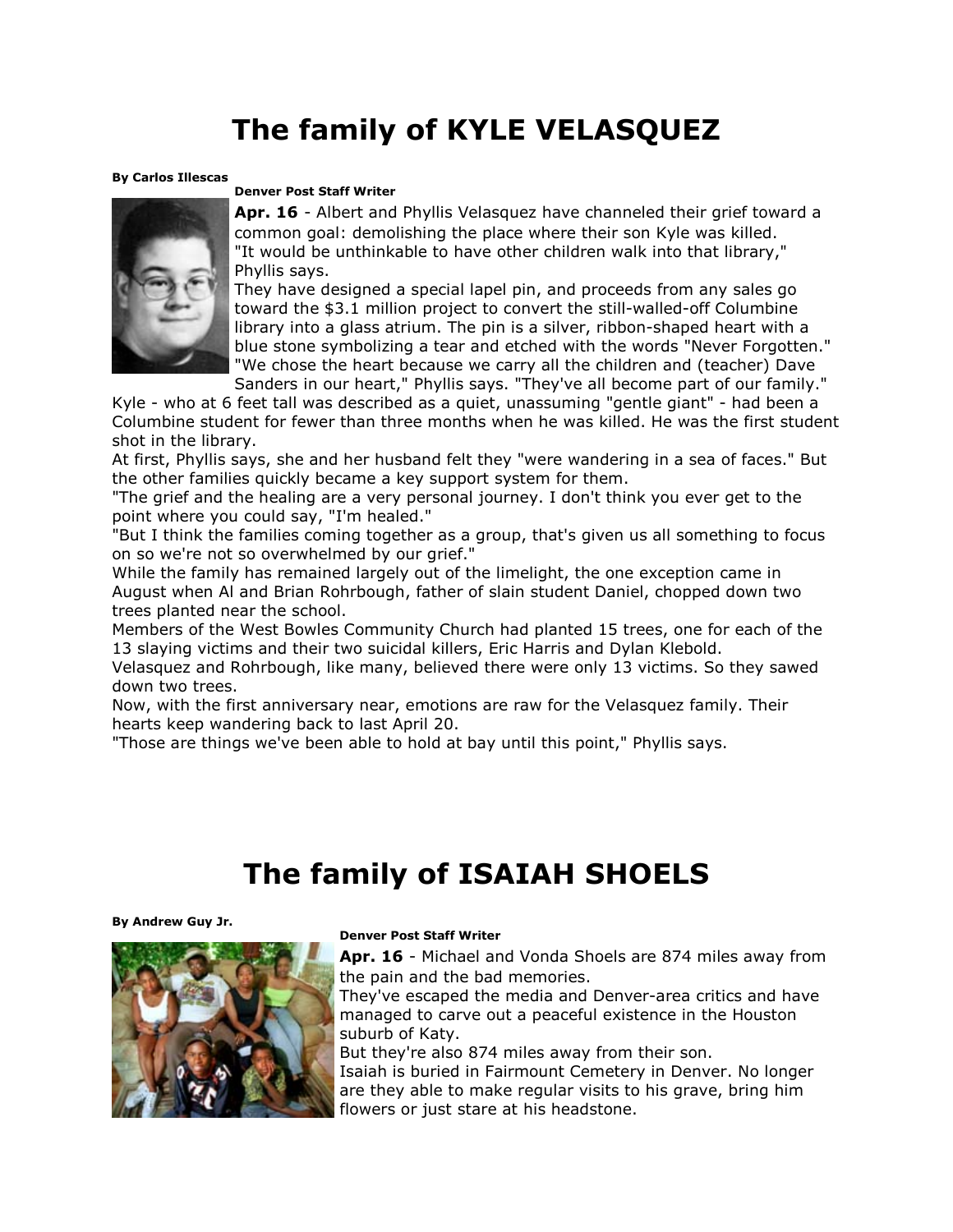That makes their move bittersweet. They are considering exhuming Isaiah's body and moving it to a cemetery in Texas. Vonda says: "I want his body moved down here so he can be with his family. We miss him. We miss visiting him. We talk about him all the time." Michael is more blunt.

"He ain't fit to be in that prejudiced Colorado soil," he says. "It's going to happen, no matter what it costs." The Shoelses left Denver in January and have no desire to move back. Their four other children attend local Houston schools. They have bought a home. Michael says his record business is up and running again, and he plans to release a CD tribute to Isaiah, who was an 18-year-old Columbine senior, sometime this month.

Vonda has aunts and uncles in Houston, and Michael was born and raised in Amarillo, where he still has relatives.

Vonda says the move south has helped her return to normal, to her pre-Columbine days as simply a mom. The most complicated things she thinks about are if the kids are OK and what to cook for dinner.

Texans rarely recognize the family, and when folks do figure out who they are, "people come up to us and tell us they're sorry and ask how we are. It's nice," Vonda says. They're happy and comfortable. Houston is a large metropolis of 3.5 million people, making it easy to get lost in the crowd.

"You don't have people on the radio talking about the family, you don't have television cameras in your face all the time, you don't have people looking into your background," Michael says. "It's just a lot easier for us down here." Michael and Vonda say that although they both spent many years in Colorado - Michael moved here in the late 1970s; Vonda was born and raised here - they feel they cannot return.

"It's a different atmosphere down here," Michael says. "We're surrounded by some loving people. In Colorado people acted like we pulled the trigger. Don't get me wrong, there were some loving people in Colorado, but things were just too tense." Things got exceptionally tense last May when the Shoelses filed a wrongful-death law suit against the parents of Eric Harris and Dylan Klebold. They hired high-profile lawyer Geoffrey Fieger to represent them. The Shoelses were criticized as greedy opportunists on radio talk shows and in letters to the editor. But the Shoelses insist that they're only after the truth.

"A lot of people look at our situation and say, "Isaiah's dead, you guys should leave it alone and move on,'- " Vonda says. "But it's not that easy." Still, he and Vonda now concede that they were wrong about some things. Last year after the Columbine shootings, Michael and Vonda embarked on a local and national media tour.

They criticized Jefferson County for being racist.

They criticized the United Way and its Healing Fund for not buying them a house.

They asked President Clinton for financial help, and in their letter to him included a veiled reference to Clinton's affair with Monica Lewinsky: "Mr.

President, it was not too long ago that you asked the American people to forgive you. We forgave you. We have high expectations of you." Michael now says the letter to Clinton was an error.

"I think we went where we weren't supposed to go with that," Michael says. "That was a mistake on my behalf, and I admit that. His personal business is his personal business." And Vonda says criticizing Coloradans as racists while she and Michael were speaking in Houston, New York, Michigan, Atlanta and elsewhere wasn't right.

"Well, not everyone in Colorado is like that," Vonda says. "Some people were really nice to us." What they now want most is to take care of their other children: Abubaka, Melissa, Michelle and Anthony, who range in age from 11 to 16. Michael has an older daughter, Makashia, who lives in Denver.

In their quest to speak out against hate and the Columbine shootings, Michael and Vonda ignored their kids, they say.

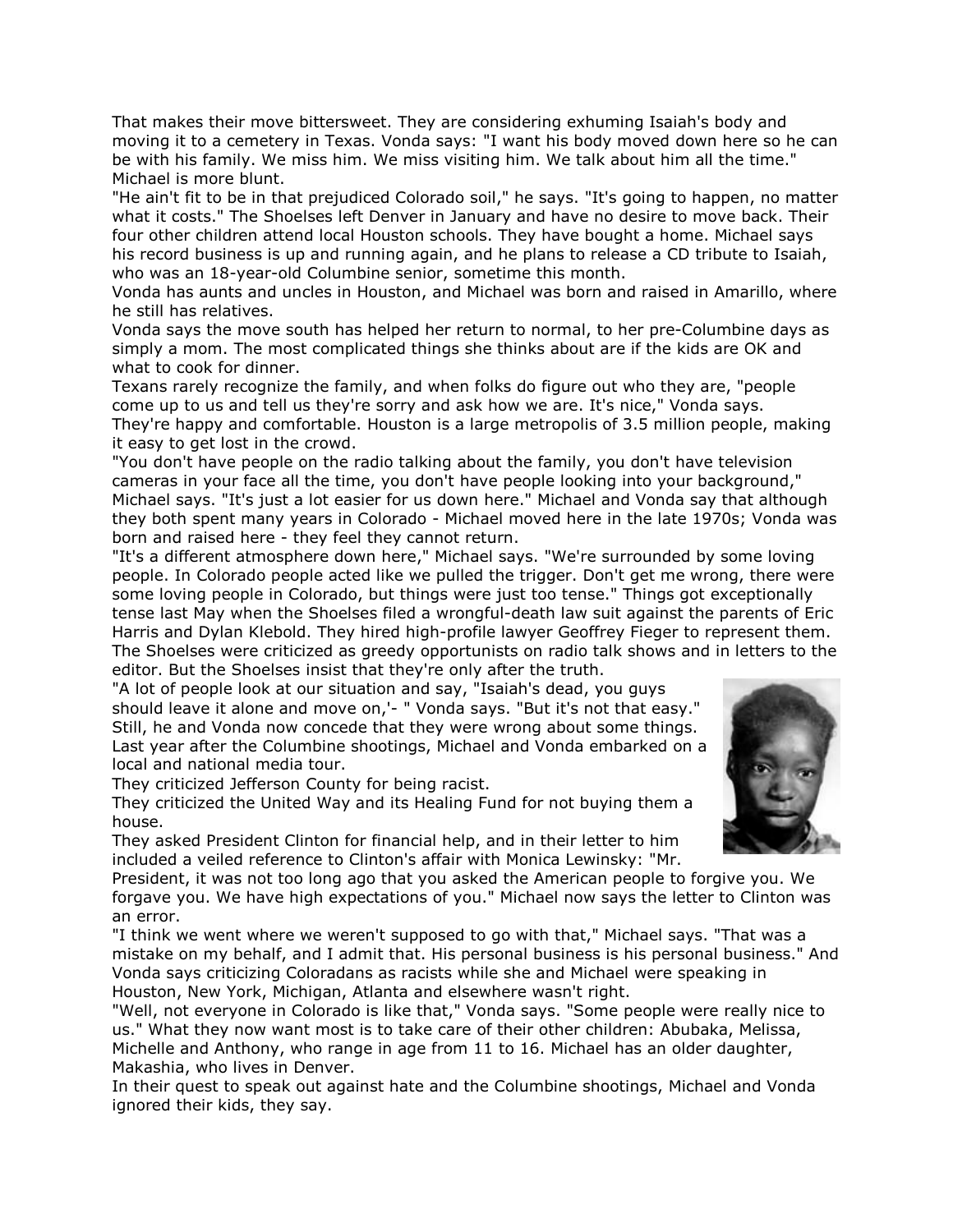"When this thing first happened, I was in shock and went around the country speaking out against violence," Michael says. "I didn't give myself any time to grieve. Now I'm going through the grieving process and it's hard. We've been trying to get the kids settled, so we're not actively speaking out anymore. We need time to be a family." Vonda said she thinks about Isaiah every day, but she's trying to move on for the family's sake.

"I will always miss him, but I have to live for the kids that are here," Vonda says. But not having Isaiah in Texas "is a missing link in this family," Michael says. "People ask if it's getting any better. No, it's not getting any better. I miss him every second, every

minute, every hour, every day, every month."

For the anniversary, the Shoelses will be back in Colorado.

The "Today" show will reunite the Shoelses with Craig Scott, the brother of another Columbine victim, Rachel Scott.

In one of the more emotional interviews after Columbine, Scott and the Shoelses talked about their losses. Craig Scott was good friends with Isaiah.

After the interview, the Shoelses will visit Isaiah's grave and return to Texas. The Shoelses say they hope their move to Texas will allow them to heal.

"I'll never be able to let my guard down again, but I'm more relaxed down here," Michael says. "We're surrounded by family. And to me, that makes all the difference in the world."

## **MICHELLE TAYLOR**

### **Hospice nurse and Vietnam vet who performed triage at Columbine**

### **By [Dan Meyers](mailto:newsroom@denverpost.com) Denver Post Staff Writer**

**Apr. 16** - At the supermarket on a recent evening, Michelle Taylor noticed the teenager bagging her groceries and decided not to ignore him.

"Hi," she said, making eye contact and smiling. "Having a good day?" The kid looked up. Smiled back.

"Yeah," he said. "I'm having a pretty good day." Small stuff, sure.

But since Columbine, Taylor, 53, demands of herself that she make such modest

investments. She now attempts to connect with young people "100 percent of the time." "I try to make a point to acknowledge these kids," says Taylor, mother of two children now in their 20s. "I think you get it back. We're all in it together."

It's a feeling forged in a crisis for which Taylor was singularly and remarkably prepared. She feels that, somehow, she was meant to be near Columbine High on April 20.

Her journey began in Indiana, where Taylor grew up, chose nursing as a career, broke off an engagement in the late 1960s, enlisted in the Army Nurse Corps and signed up for Vietnam.

There, she did triage, the grueling task of evaluating the condition of wounded soldiers as they are brought in, helping identify and treat the most dire cases first. She left after 16 months, eventually moved to Colorado and, nine years ago, became a hospice nurse, caring for people who are dying.

On April 20, oddities in her midday schedule unexpectedly took Taylor to visit a patient on a cul-de-sac by Columbine High School.

She'd barely closed the door behind her when a neighbor, aware of her visit, burst in to say a teenager was lying outside with gunshot wounds.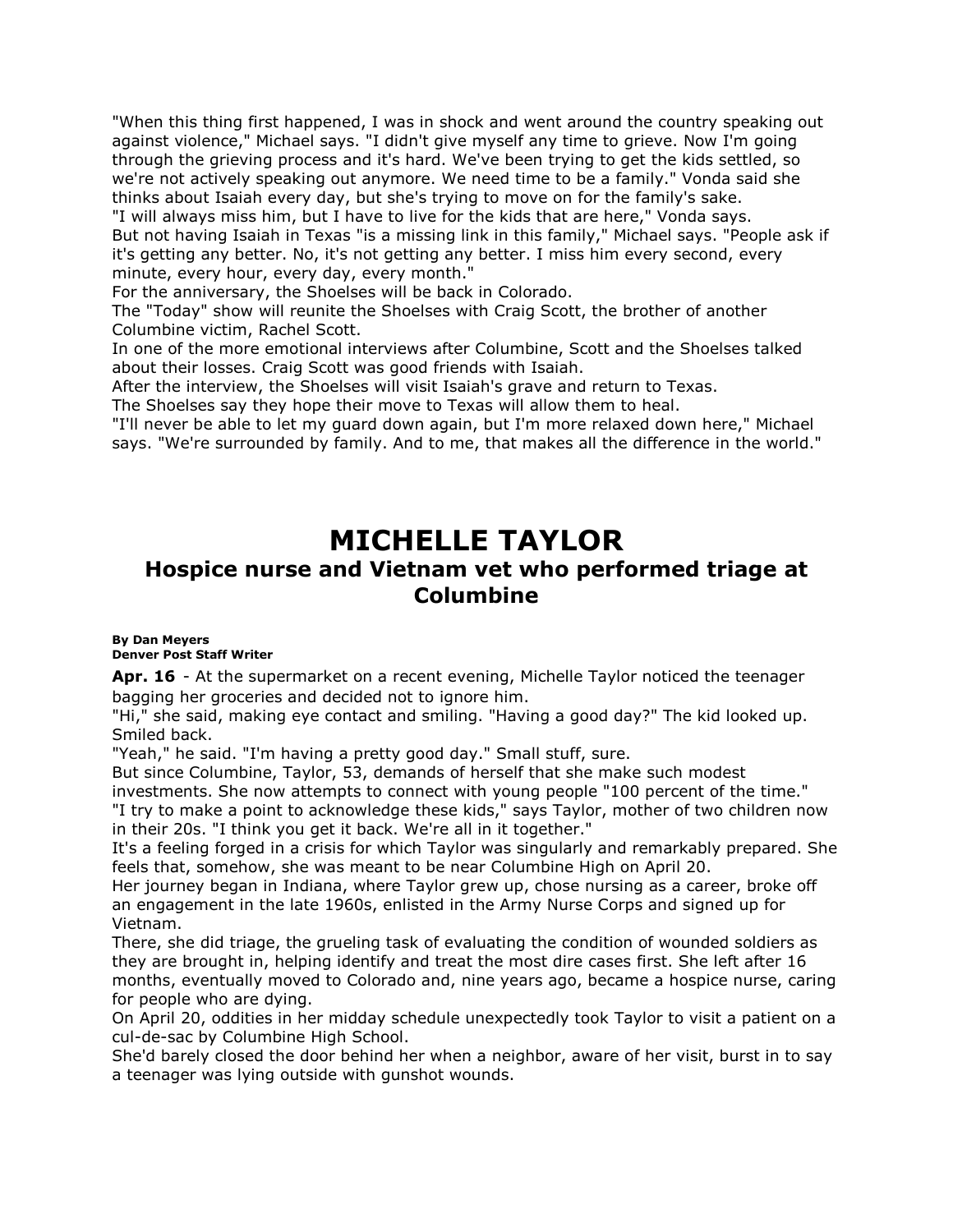With only a stethoscope and a blood-pressure cuff for gear, Taylor was about to use skills acquired in a jungle war on the driveway and lawn of a suburban American home. It all came back to her.

This kid's bleeding fast from the leg - tie a tourniquet with the cord of the stethoscope. That one was just hit in the hand and can wait.

Another leg wound. Tie off the bleeding with the cuff.

First there was the one teen, then three, and finally close to two dozen brought out of the school, 10 of them in bad shape.

None of the kids she treated died. It's likely she saved a few.

She had little idea then what had happened at the school, why all those children were brought to her, faces chalky from shock and loss of blood.

That night she was calm, even as she caught up with the day's news. The next day, tears flowed.

And in the months since, Taylor, whose career has been marked by acts of caring, found yet another way to pitch in.

"I'm very aware of the young people. I try to be really in tune, making sure that kids don't feel isolated or anonymous.

"I deal with death and dying on my job. We don't take material things with us. We take interpersonal relationships." Meanwhile, she'll keep making small investments. Even if it's just chat at the checkout stand.

Some might think her efforts insignificant. But don't tell Michelle Taylor that.

"I think it matters," she says. "If you give a smile, you're going to get a smile. I do think it has to start somewhere."

## **ALLYSON ALEXANDER**

### **West Indies mother who canceled plans to move to the United States**

**By [Susan Besze Wallace](mailto:newsroom@denverpost.com) Denver Post Staff Writer**

**Apr. 16** - There's a 6-year-old boy in Trinidad, West Indies, whose life was changed by the Columbine shootings. And it might be years before he knows.

Shaquille and his mom, Allyson Alexander, were poised to move to the East Coast of the United States. Friends, family and opportunity awaited them. But when a Colorado high school became a death trap last April, Alexander pulled back.

"It scared me, really scared me. Columbine was the last straw. It really messed me up. I know what we could have there, and I know what we have here. So for now, we are here." In the months following the shooting, it became clear to the 32-year-old Trinidad native that while the tragedy might have canceled one opportunity, it offered a new one.

Alexander is the spiritual orientation director at Valencia Pentecostal Assembly, working with preteens, teens and young adults. "This Cassie Bernall - would I have told someone with a gun to my head that I believed in God?" Alexander wonders.

She began passing Columbine's messages to her young charges, some of whom, she says, didn't know where the United States was, let alone Colorado.

"Even though you feel ostracized, you don't make choices based on that. You must think about consequences. These boys, they were mentioned as nice, now they are remembered as murderous.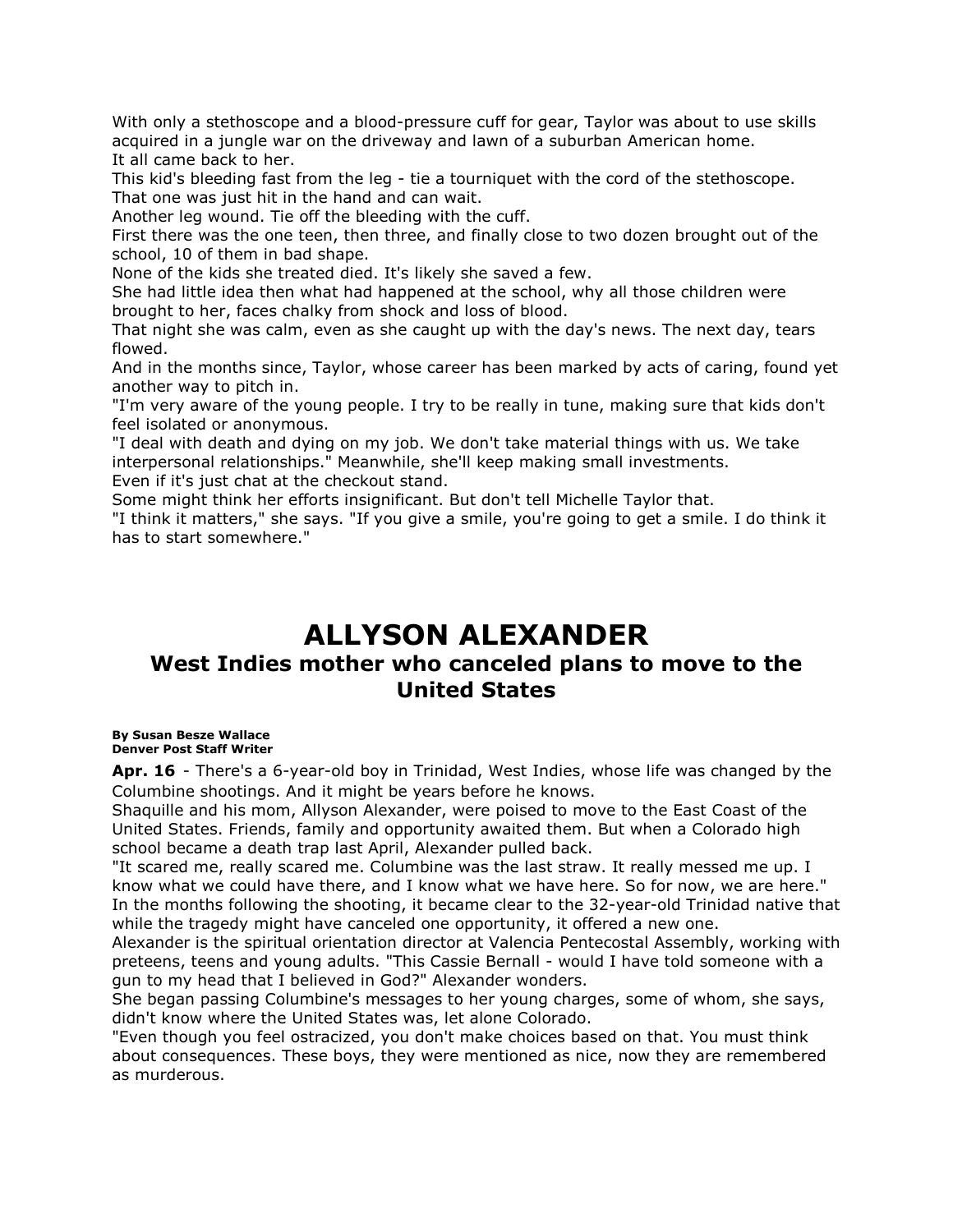"One choice can totally mess you up, I tell them." Alexander went looking for the victims' faces on the Internet, hoping to project their smiles on a church wall to reinforce her teachings. When she read more on each young life, she wept.

"I'm telling my young people, it's not only a gun that can change your life. it's being callous, it's being promiscuous. The best memorial we can do for these kids is learn from what happened, and share it." All is not perfect in Trinidad, where Alexander says the latest scare involves parents beating teachers.

"Here or there, school is more like boot camp, a place where you have to be on your guard all the time."

Alexander was recently named her church's new baptism director. Columbine sidetracked her plans to move, but reinforced her desire to work with young people.

"Were those boys good pretenders or did we miss something? I don't want to miss anything here. These weren't just a few kids in Colorado. They are the world's children, like mine."

### **CHRIS COLWELL Denver physician, emergency medicine expert**

#### **By [Ann Schrader](mailto:newsroom@denverpost.com) Denver Post Staff Writer**

**Apr. 16** - Dr. Chris Colwell has talked to about a dozen groups nationwide since the killings.

Each time, he touches quickly on what happened that day, then spells out the lessons that the emergency medical community can learn from the experience.

Not a day goes by, the Denver Health Medical Center doctor says, that he doesn't think about Columbine. Images from the school library, where he pronounced the victims dead, will never be forgotten.

But the pending arrival in June of his first child - a son - has taught the 34-year-old his own lesson: "Life still goes on." "You have to move on and learn what you can," he says.

Since Colwell works in a healing profession, he has found solace in treating trauma victims who end up in Denver Health's emergency room.

He still pulls four stints a week as attending physician in the emergency room, and he frequently handles three or four shooting victims on a Friday or Saturday night. Sometimes a high school trauma patient will bring him back to April 20.

Colwell says he has looked to extract something positive from the Columbine experience, which he calls a "defining moment for prehospital and hospital trauma issues." "Could we have prevented anything like this? We will never be perfectly prepared." But he says there are things that can be done on the street and in the ER to prepare for mass casualty events. For example, if the siege at Columbine had lasted much longer, batteries in the paramedics' radios would have run out. Now, extra batteries and chargers are stocked in an emergency supply trailer.

He also suspects that if there had been more devastation, casualties would have risen as the area's hospitals became inundated. The fact that none of the victims who made it to the hospital died "is a testament to the trauma system in Denver," he says.

Colwell and colleagues at Swedish Medical Center and Centura St. Anthony Central Hospital plan to write a paper on the Columbine trauma response.

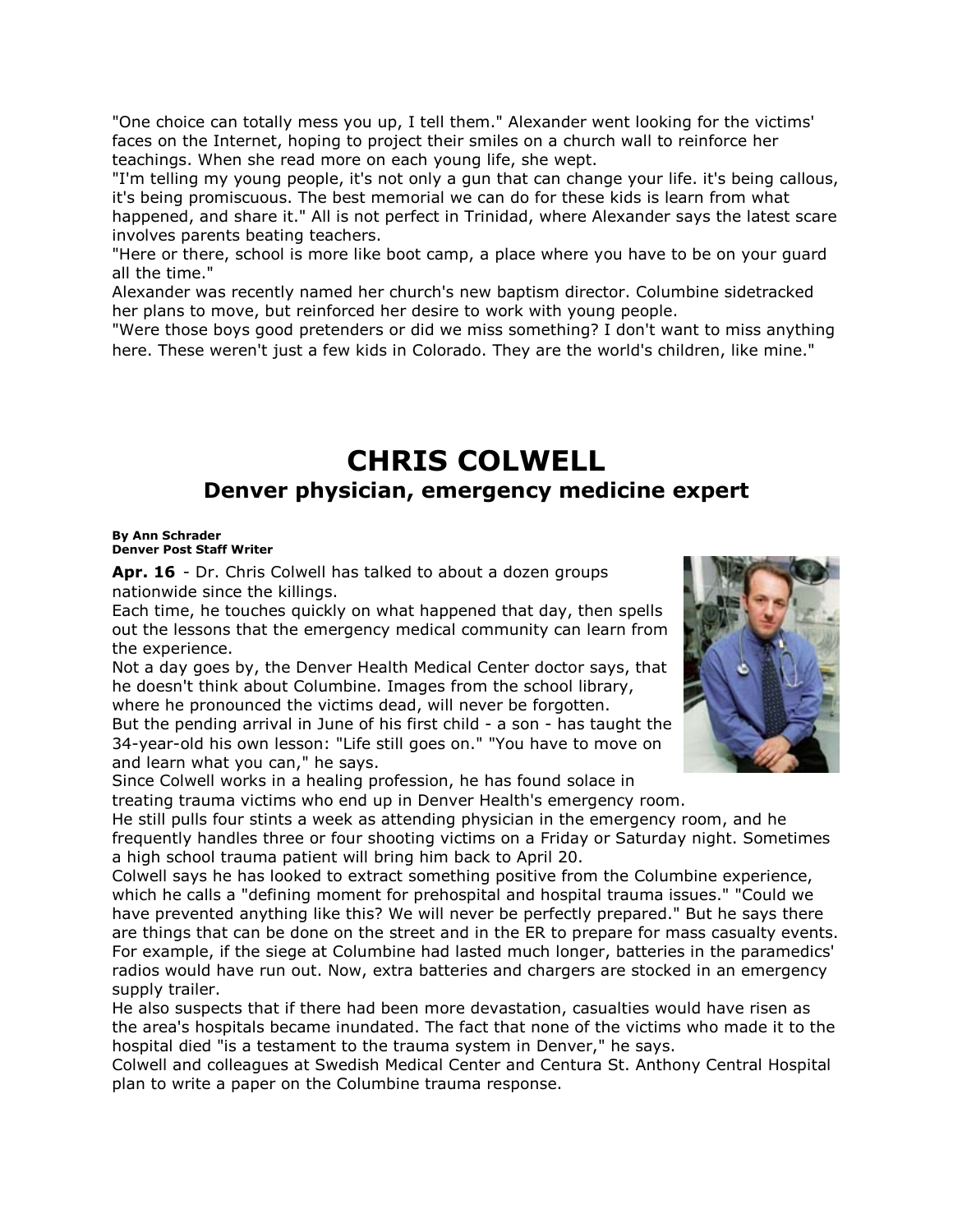The goal is to get the lessons learned into the medical literature, making those lessons widely available to paramedics and emergency medical specialists around the world. Shortly after the shootings, Colwell remarked, "They never taught us this in medical school." But now that is changing.

Some medical schools, including his alma maters, the University of Michigan and Dartmouth, are discussing issues such as losing young trauma patients.

## **MARY McGLONE Littleton Public Schools superintendent**

#### **By [Susan Besze Wallace](mailto:newsroom@denverpost.com) Denver Post Staff Writer**

**Apr. 16** - Mary McGlone was on the phone ordering a shirt for her husband when it came time to give her address.

"How are you?" gushed the woman taking her order.

Speaking the word "Littleton" seemed to present the stranger with an invitation to grieve. And for 20 minutes, she did.

"I've gotten used to the sigh and the sad eyes," McGlone says. "What you don't get used to are the what-an-awful-place-that-must-be comments.

"Sometimes it's not worth pointing out that Columbine didn't happen in Littleton, and other times, you have to. It's a line that we walk. We don't own this tragedy like Jeffco does, but we can't ignore it."

McGlone, as the Littleton school district's board president and a mom to two teens, has seen again and again the continuing effects of living in the town most identified with the nation's worst school shooting, even though it didn't happen here.

Residents share churches and workplaces and sports teams - but how much of the grief? "We can't feel too much, but we can't feel too little. We all know this all could have easily happened here, but we can't presume to know what they're going through."

Among the moments symbolic of the tension: McGlone was helping deal with the school district's mail when someone opened a box to find a teddy bear sent from Oklahoma City bombing victims to a Pennsylvania town devastated by a plane crash to the Columbine community. Many had to catch their breath. And then the bear was sent to Jefferson County, to those it was meant to comfort.

McGlone has heard local kids reply "Denver" when asked where they're from. She has served as a sounding board for other parents questioning school safety. She has helped organize a Littleton task force still grappling with the best ways to reconnect adults with teens. She has seen her town's professional community grow closer, yet still flounder at times with how to help the Columbine area. And she has saved newspaper clippings. "Maybe it's weird, but this will define for so many kids in the area their high school careers," she says. "I think maybe there will be a time when my kids aren't so busy and they need to look back ...- or when I will."

## **SHANA MONTROSE George Washington High School sophomore**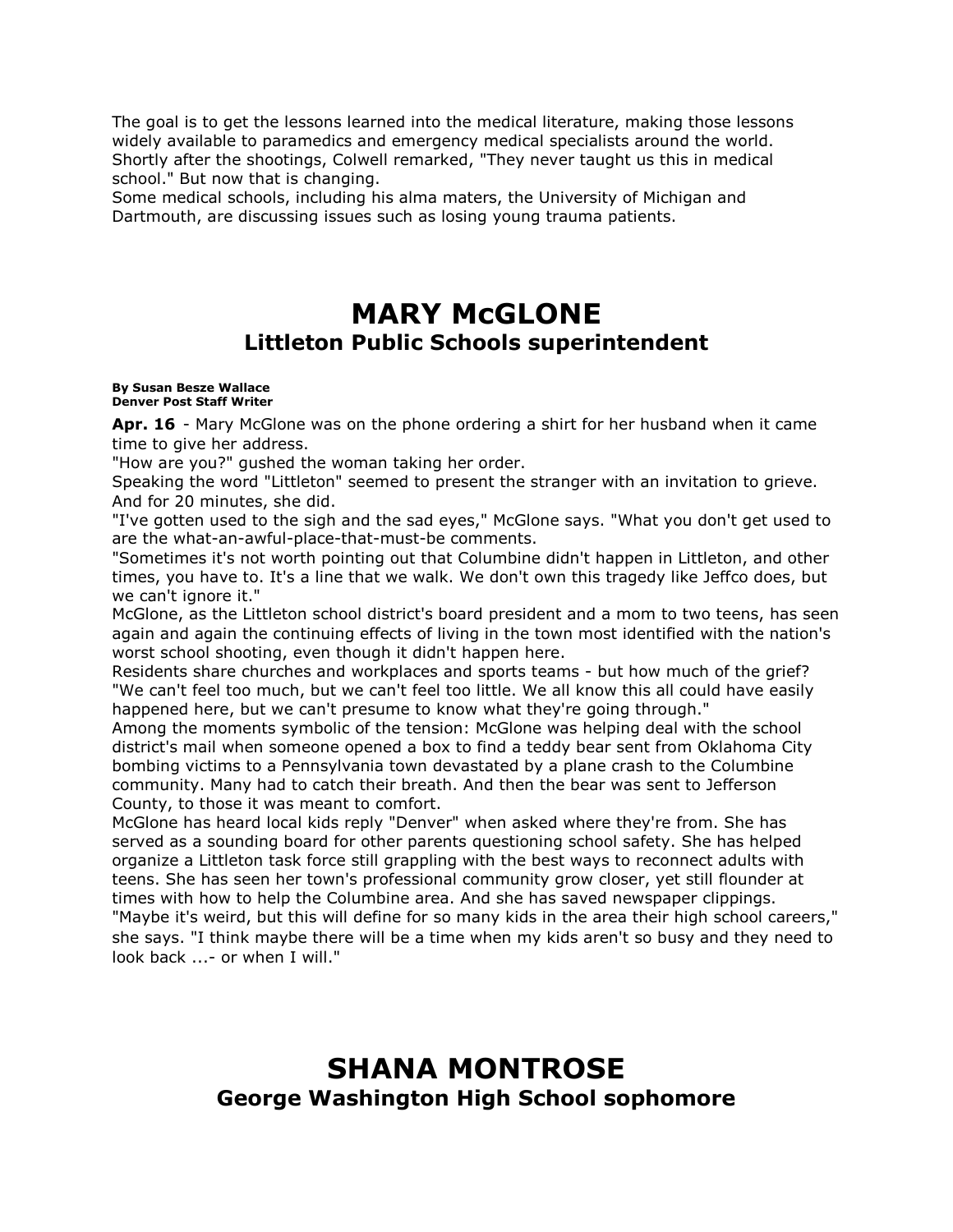**By [Janet Bingham](mailto:newsroom@denverpost.com)**



#### **Denver Post Staff Writer**

**Apr. 16** - At first after the shootings, Shana Montrose felt numb, unable to do anything but flip through the channels for news about what happened at Columbine High School.

That night, she couldn't sleep. She took out a notebook and pastels, scribbled the word "hate," and filled the page with dark colors. Now Shana, 15, is trying to do something about hate.

As she entered her sophomore year at Denver's George Washington High School, she joined SAFE Students, an organization dedicated to reducing gun violence. She proudly wears a Sane Alternatives to the Firearms Epidemic pin on her coat and has gone door to door telling people about gun legislation.

But Shana hasn't stopped there. She can't help thinking, "Legislation controls behavior, but can we legislate morals?" She became a co-host on TeenWebTalk, a Web site that gives teenagers a voice on issues they find important. She talked about teens and violence and a Student Pledge Against Gun Violence. The pledge focuses on individual action: "I will never bring a gun to school; I will never use a gun to settle a dispute. My individual choices and actions, when multiplied by those of young people throughout the country, will make a difference''.

She is also writing an essay for a book being put together by the producers of TeenWebTalk on the lack of communication between teens and adults. In it, she reflects on April 20, how the parents of the student gunmen were unaware of the planning that took place in their homes; that it was so easy to hide.

She has set out to raise awareness of teen problems. Recently she wrote a series of articles for her school newspaper on teen suicide - something that has personally affected her. She made a decision to go to an adult to prevent one friend from committing suicide, and she has had other friends who were suicidal. Her interviews focused on three teens who told how they were affected when a friend or acquaintance committed suicide. "People who are suicidal often can't see beyond their pain. They don't think anyone cares about them. I wanted to let people know what suicide does to other people.

"I cannot comprehend how people can take their own lives, let alone the life of someone else. I don't understand how people can hate other people. I can't understand killing. "I don't like things I don't understand. There's no logic. We search for reasons, for meaning behind tragedy. We want an answer, something logical to cling to. But it's hard to find lessons when there's no rationale.

"It amazes me that it is so easy for one of us to take away another person's life. The only thing I hate is hate itself."

## **RICHARD CASTALDO Columbine student left paralyzed by the shootings**

**By [Kevin Simpson](mailto:newsroom@denverpost.com) Denver Post Staff Writer**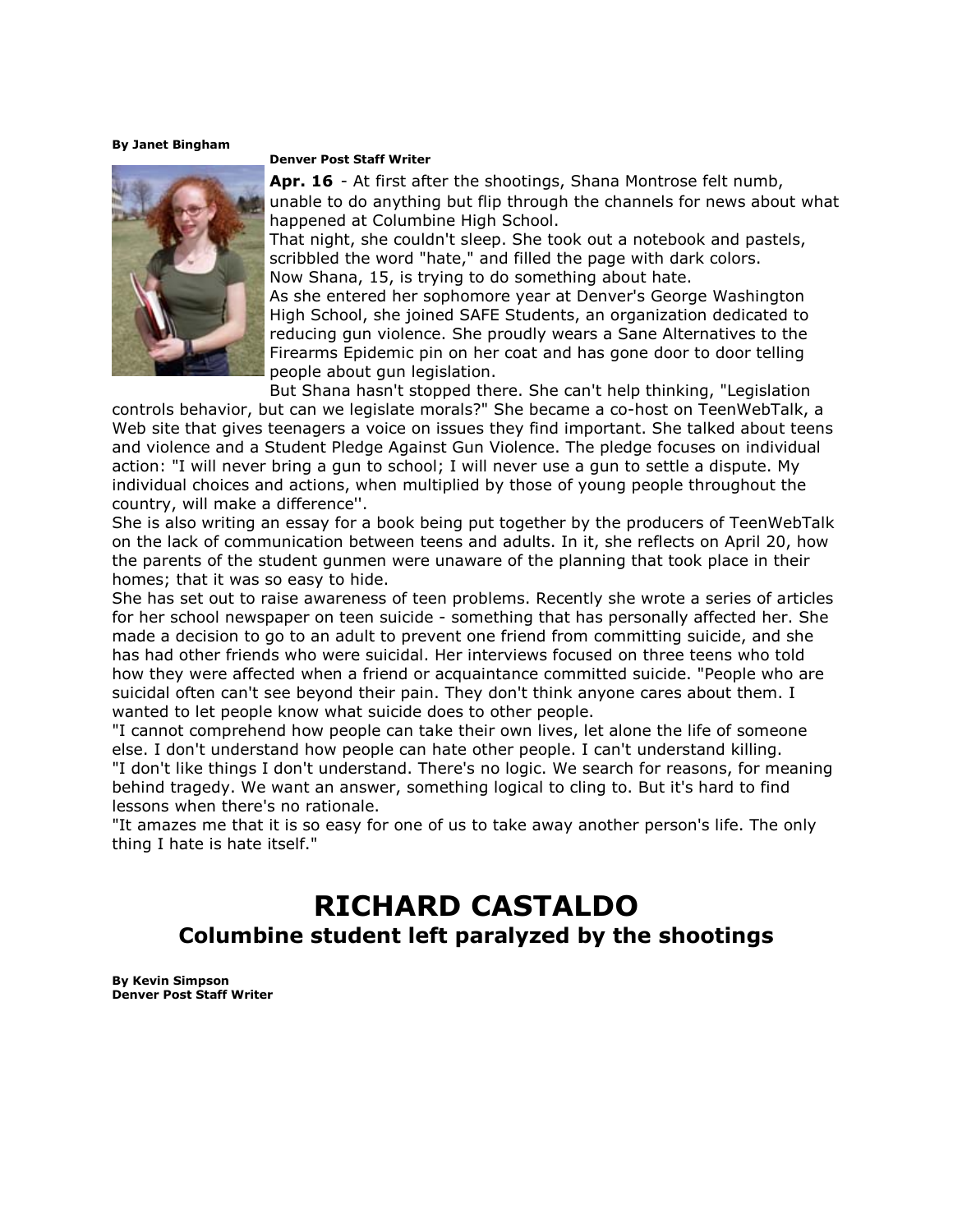**Apr. 16** - "The hardest thing," Richard Castaldo says, "is to keep your balance around curves." He sits in a brown Chevy van plastered with Led Zeppelin and Doors bumper stickers. Fuzzy dice dangle from the rearview mirror and the odometer reads 1,375 - barely broken in, rarin' to go. Richard turned 18 in September, five months after a barrage of bullets changed his life as he ate lunch on the lawn of Columbine High School. He already had his driver's license.



Now he needs a different one.

The van, equipped with hand controls and a mechanized lift for his wheelchair, rests slightly off-kilter in a handicapped parking space at a strip mall in Parker. Richard leans his left arm, scarred and nerve-damaged by gunfire, nonchalantly out the driver's-side window.

"Richard, I assume?" says Carol, the smiling, middle-aged woman who appears at his door to administer his driving test on March 1.

Richard makes the van rumble to life, and backs carefully out of the parking space. He drives with the measured, careful movements of the novice under scrutiny - flashing his signal lights, coming to complete stops, turning corners slowly.

Paralysis below his chest means he no longer can rely on his trunk muscles for stability in the driver's seat.

"I just have to lean into it a little bit," he says. "It's not too bad." On the return approach to the parking lot, Richard's turn signal blinks to life several hundred feet before the intersection. He maneuvers into a parking spot - no parallel parking on this test, though and begins the process of shifting to his wheelchair, opening the side doors, operating the lift.

Carol says he's one of the best handicapped drivers she's ever tested. The rest is just paperwork. Does he want to be an organ donor?

"Sure." Richard pays his money, smiles for a photo. The braces he wore for three years are gone. His dark hair, once all wild curls, has been parted down the middle and brushed back. He looks ...- older.

He'll graduate in May with his Columbine class, then take a year off to figure out what to do with the rest of his life. Maybe he'll own a restaurant.

At the moment, he wants to pick up his girlfriend, then his dad and visiting grandfather, and go eat dinner, freely exercising the sacred teen rite of mobility.

"If I want to go somewhere," he says triumphantly, "I get in the van and leave." Richard insists he's dealt with Columbine:

"It's still kind of hard to believe someone could be stupid enough, or angry enough, to do that. I didn't even meet them." And he remains optimistic about the future in general, spinal cord research in particular.

He embraces independence the way his van hugs the road. Solid, stable, moving forward. Balance around curves.

"I always thought it was going to get better," Richard says. "I couldn't imagine it getting much worse."

## **The father of STEVEN CURNOW**

**By [Susan Besze Wallace](mailto:newsroom@denverpost.com) Denver Post Staff Writer**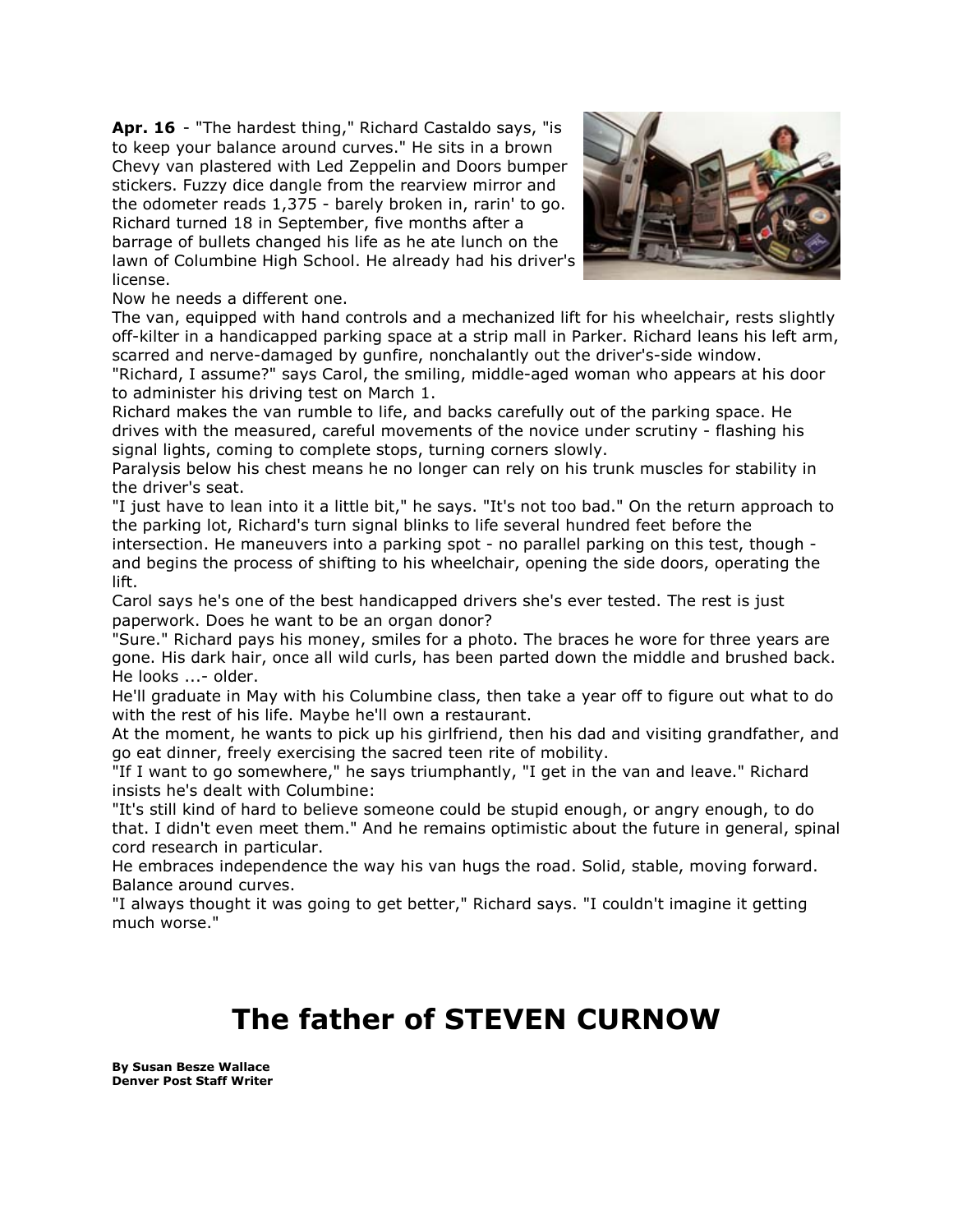**Apr. 16** - Steven Curnow stood looking a little cocky, whistle in hand. "You know, Dad," he said to his refereeing buddy, "there's a lot of power in this."

And with that power, Bob Curnow told his only son, "there's a lot of responsibility." The exchange last year meant as much to the elder Curnow as Steven's choosing to follow his example and referee.

Now the words mean even more, as a man copes with a different power and responsibility: being the father of a boy killed in an infamous crime. "Too many are dead, so how could anything good come of that? But each of us - all of us - have had to find a focus, a commitment, something to

fund, something to do," Curnow says. "Maybe people are loving their kids more after this. And that, that is a good thing."

Curnow has chosen a path that immerses him in Steven's memories and peers and pastimes - and the place where he drew his last breath. A week after the shooting, Curnow was back coaching Steven's Colorado Rush soccer team. He still is. He's also still judging debate and speech competitions, some at Columbine, and he tutors at Skinner Middle School.

"I do it for me, because it's who I am," says Curnow, who manages an engineering office. "But I do it more to encourage the kids, to give them the confidence to deal with life's situations and not pull into a shell. Life and living are about people. I guess I am, too." Curnow says he was the first person to return to Leawood Elementary April 21, where the day before, hundreds of parents gathered to await news of their children.

Even at 5 a.m. he kept thinking 14-year-old Steven would call to say "Gee, I was at the mall." But he knew that he and his former wife, Susie, had raised their son better. And perhaps Steven raised his dad a little, too. Weeks before his death, Steven told his father he forgave him for the mistakes that led to his parents' breakup. On the soccer field, Curnow is known as much as cheerleader as coach, and by his precepts: "Did you have fun? Did you learn something? Did you do your best?"

"I've always said kids learn more from losing. They learn how to get back up and get out there. Now, I realize that's me I've been talking to." Some are surprised Curnow can laugh. During one soccer game he joked with Steven's teammates - his pallbearers - about No. 11 coming over the hill from the cemetery "to kick your butt." When one employee got mad at

him he told another, "- "Someone's already shot my son, what else can be done to me?'- "

"Maybe it's a defense mechanism. But this is my new normal. I get frustrated when people want to return to normal, because there's no going back. There's a new normal for us all."

Curnow's new normal includes serving on the state board of Parents of Murdered Children, a group found while surfing Internet sites linked to his son's name. Attending was tough at first.

"I felt I had a big "C' on my forehead, like the big "D' I felt I had after the divorce," he says.

"But I also knew from that experience what it was like to be with people who could truly say "I know how you feel.' As tragic as Columbine is, there are people with just as horrible stories, people waiting on trials, murders with no suspects, even one woman who said the coroner lost the remains of her son."

POMC, Curnow says, helps him remember that his son was the victim, and he is a survivor. "I can't do anything else for Steven, but if soccer or whatever else I do makes a difference in one kid's life, it will be worth it."

"If there's anything you told your kids you'd do, do it. "See ya tomorrow' should have a different meaning now."



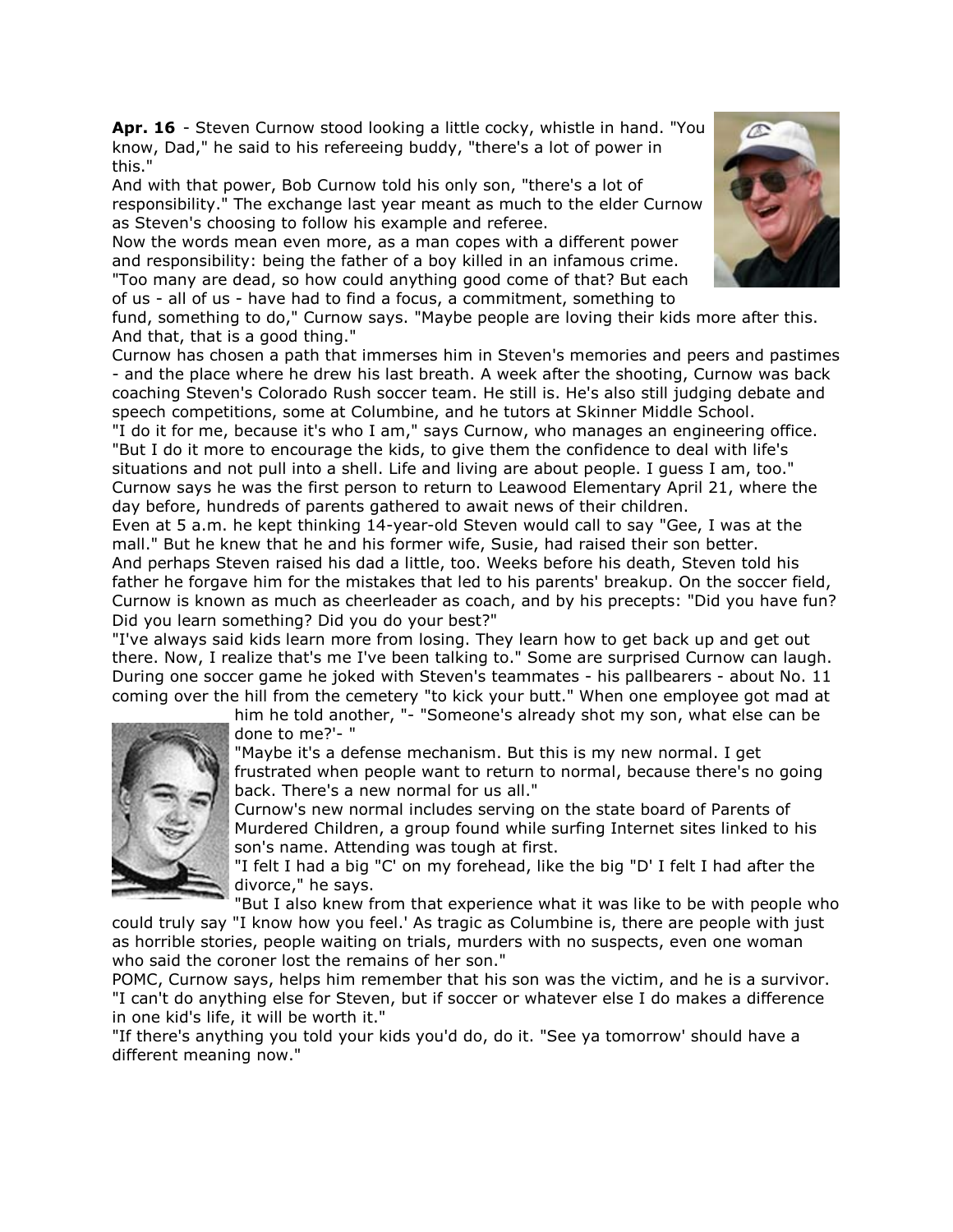## **BILL STUART Journalist whose depression was set off by Columbine**

### **By [Joanne Ostrow](mailto:newsroom@denverpost.com) Denver Post Staff Writer**

Apr. 16 - Channel 4 anchorman Bill Stuart was supposed to go to the dentist, not to work, last April 20.

But he was drawn in, and ended up in a struggle with his own demons.

That morning, he'd had a tooth removed.

"I was stretched out on the couch in one of those anesthesiainduced semi-comas, drifting in and out of sleep. My wife comes in and says, "Looks like something's going on at one of

the schools, maybe somebody with a gun." Probably not much to it, he thought. The phone rang. It was the station.



He went to work with his mouth full of gauze and stayed on the air for the next eight hours, broadcasting for the hometown a story that gripped the nation.

Sitting in the anchor chair, he watched as cameras captured the reunions of parents and kids released from the school.

"It first hit me, what's going on with those parents whose kids aren't there?" As the father of a high-school-age son, he says, "I got tears in my eyes several times. It was just so sad. "You try to be this professional straightforward broadcaster but that's not always possible. We're all human beings. We feel bad for other people when bad things happen to them." The events forced Stuart to recognize and get treatment for a longstanding clinical depression that was coming on for several years but was "set off" by Columbine.

"Columbine dragged me down enough that I was finally at a point where my wife said, "You're going to the doctor.' I may have ended up there anyway; this may have speeded it up a bit.

"I was angry, angry at everything. I was fairly nasty to people. People would take a wide berth around me in the halls."

His doctor put him on medication.

"You don't know how bad you were until you get better. I'm convinced there are a lot of us out there who are untreated and undiagnosed. The medication doesn't make you happy, it makes you normal.

"I get up every morning and along with high blood pressure and cholesterol medication, take my Effexor. I don't miss a day."

He thought about suicide then, and was reminded of those thoughts when shooting victim Anne Marie Hochhalter's mother, Carla, killed herself in October.

"That brought back some really terrible memories. When I saw that story I thought, "How could she do that and leave her family?' And I thought, "Stupid, you went through the same thing with depression!' You just sort of lose control of your life."

Stuart was practiced at passing along bad news - plane crashes, hurricanes and so on from which he kept emotional distance.

"But this, you never could justify, make any sense out of why it happened." Stuart's attitudes toward his profession have changed since the April 20 massacre and the shootings elsewhere that followed it.

"It just keeps happening," he says. "You wonder what's wrong in this country. When you're young you tend to disregard people who blame violence in the media and violent video games. But as you get older you say, maybe there's something to that.

"I have cable television at my desk (and) every so often I'll see these guys machinegunning people casually. I just sit there and I say, "What does that tell kids?"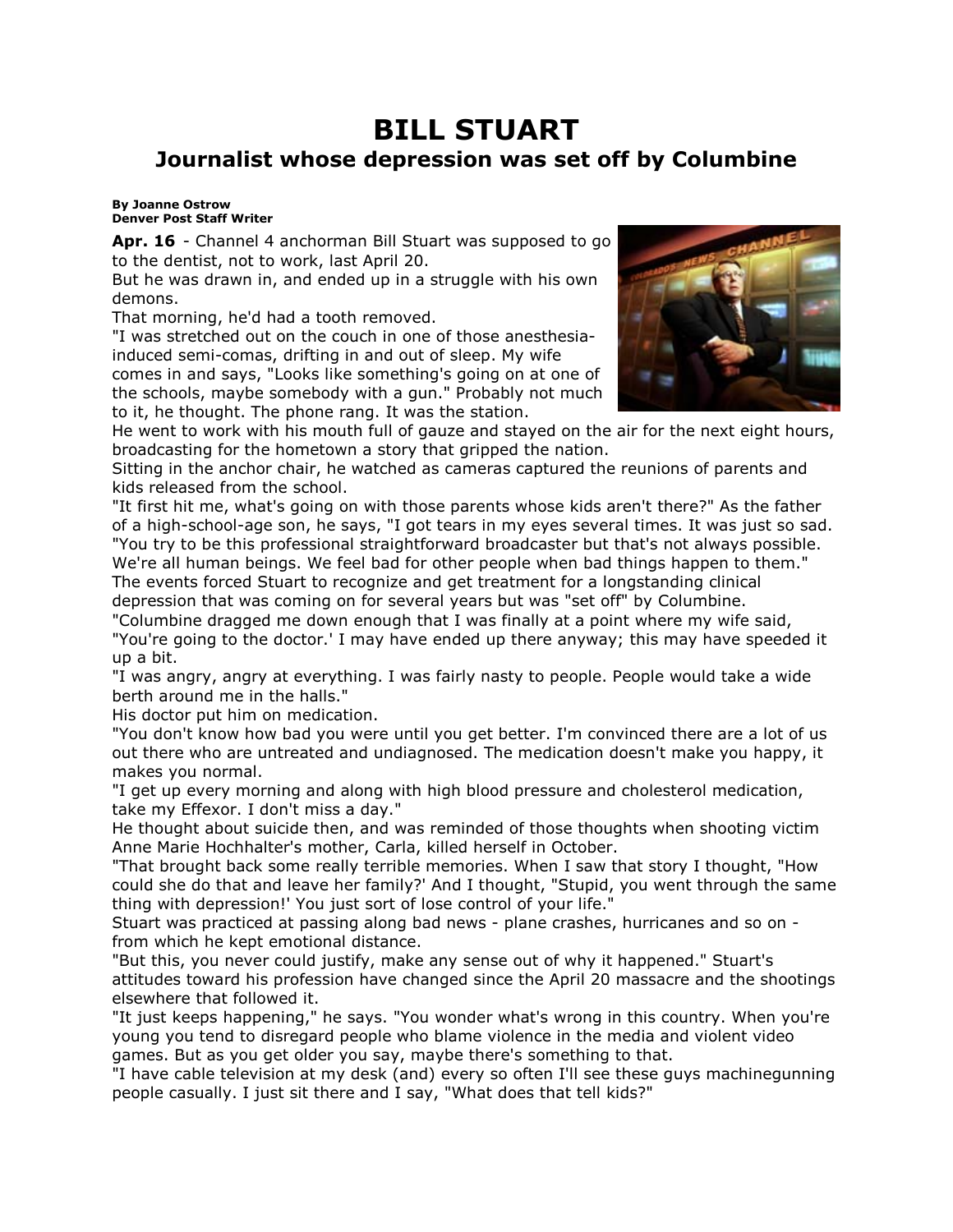## **AMBER BURGESS Columbine graduate and Olympic hopeful**

#### **By [Mark Kiszla](mailto:newsroom@denverpost.com) Denver Post Staff Writer**

**Apr. 16** - She stood before the aching crowd at the memorial service a year ago and started a chant that 70,000 voices would finish.

"We are ..." said Amber Burgess.

"Columbine!" they answered.

Today, inspired by her Columbine coach, who was killed in the school shootings, she is chasing a dream that's pure gold. Her fondest hope is to make the United States proud at the Olympic Games.

A freshman at the University of Nebraska, the 19-year-old Columbine graduate is majoring in special education. Between classes, she dons a catcher's mask and shin guards to play softball for the Huskers. Her batting average is a sweet .320. Her talent made Amber one of only 35 players invited to the Olympic Trials in September for the 2004 Summer Games in Greece.

"Why do I want to go to the Olympics?" Amber asks. "The appeal is that chance to wear USA across my chest. To hear the National Anthem at the opening ceremonies. To represent my country and be an example. To get the best goose bumps I can imagine in sports." Her inspiration is Dave Sanders, the teacher who sacrificed his own life trying to save his students.

Amber knew him simply as Coach.

"Coach Sanders comes into my mind at the strangest times. When I strike out, when I get frustrated at practice, I remember him saying, "Gosh, this is only a game. Have fun." "When I step in the batter's box and need a big hit, I think: I'll do it for you, Coach. I'll do it for you."

## **STEVE DAVIS Jefferson County sheriff's spokesman**

### **By [Peter G. Chronis](mailto:newsroom@denverpost.com) Denver Post Staff Writer**

**Apr. 16** - Grueling hours. Blistering criticism. Unforgiving media coverage.

Jefferson County sheriff's spokesman Steve Davis, whose press briefings kept the world informed about the shootings, says it's been an exhausting year.

Davis' department has been criticized by victims' families for withholding information, being insensitive to their pain and for releasing details to reporters before sharing them with relatives of the dead and wounded.

"There's been a lot of criticism. We knew that was going to happen from Day 1. "There's absolutely no way to get around it," he says. "If you look at the major cases around the country in the last few years, that seems to be standard operating procedure. "Certainly we're as human as anybody else, and a lot of the time the criticism affects us as it would anyone. But first and foremost, we are in the business of investigating criminal activity. That's what we have to do, and that's what we continue to do."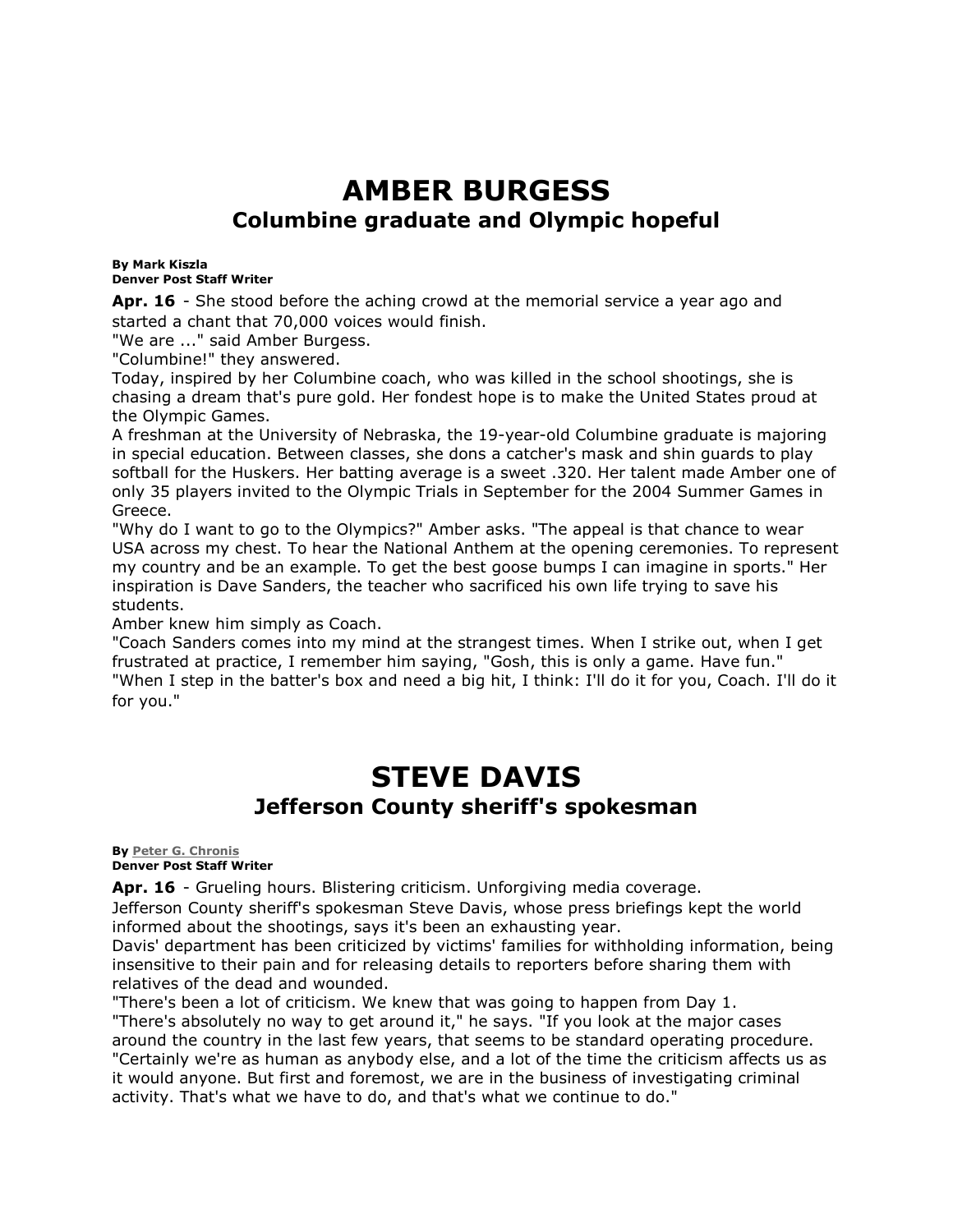Investigators have worked 70-, 80-, 90-hour weeks following up leads, interviewing witnesses and compiling the final report, now due out next month. The investigation became the largest criminal probe in Colorado history.

"It's been emotional for a lot of people," Davis says.

It's also been tiresome for Davis to provide information to the worldwide media, whose interest in the story hasn't abated. On several occasions, sheriff's deputies have been summoned to the school to escort reporters off school grounds, he said.

As the department finishes its final report, Davis says officers feel a strong sense of duty "to share what we learned with other departments, because next year we may need information from a department that's handled some kind of situation we haven't."

## **The family of MATTHEW KECHTER**

#### **By [Evan Dreyer](mailto:newsroom@denverpost.com) Denver Post Staff Writer**

**Apr. 16** - The tissue box in the Kechter house is covered with dust.

"That's a good sign," Ann Kechter says. "It means we're doing a little better."

Yes, she and husband Joe still cry a lot over the murder of their son, Matt. Like the other day, when Joe found a 30-minute cassette tape with Matt's voice on it in his car. Joe wept all the way home.



But it's no longer like the constant gushing of tears in the days, weeks and months immediately after Matt, 16, was shot in the Columbine High library.

Ann, Joe and their younger son, 13-year-old Adam, are coping the best they can. "It's still hard. We've really lost that joy to life," Ann, 41, says in a living room punctuated with photos of Matt as a toddler, a young boy and finally a high school football player. "Moving on? I don't think there's any such thing. We're carrying on. We're redefining our lives and trying to carry on without our oldest son."

With the first anniversary just days away, carrying on has meant many things - including Ann and the mothers of two other victims getting tattoos with columbine flowers.

The Kechters are helping to lead the effort to raise \$3.1 million to convert the school library into an open atrium. They have hobnobbed with John Elway, professional wrestler Mick "Mankind" Foley and philanthropist Sharon Magness. They have met President Clinton and still receive gifts from a couple of Secret Service agents.

They, like the other Columbine victims' families, have become celebrities born of tragedy. "None of this will ever, ever take the place of Matt," Ann says. "But we've met such amazing people, and we're just ordinary people in extraordinary circumstances. It's a strange place



to be."

Joe, 42, adds: "And the funny thing is, Matt would have been the one to really enjoy meeting all these people." To this day, they are humbled by the kindness and support of their community, of people "who give from the heart," says Joe, a roofing contractor.

A woman from Lakewood, a complete stranger, has adopted them, sending periodic gifts - a table covering, garden-grown tomatoes, skin lotion, says Ann, a gas-buyer for the Public Service Co.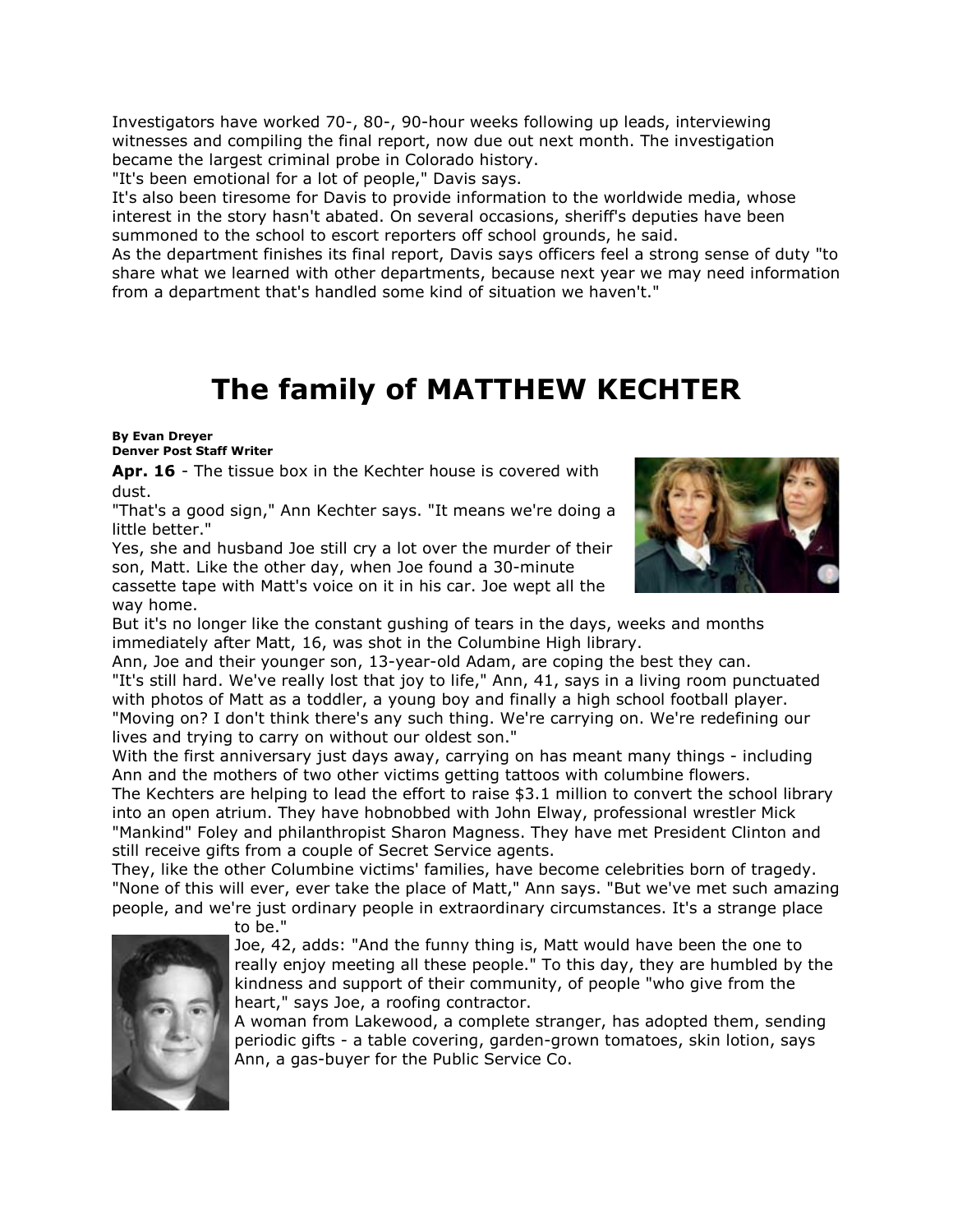They will always be touched by Columbine's varsity football team, which won its first state championship in December in honor of No. 70 Matthew Joseph Kechter, who had been a junior-varsity lineman his sophomore year.

Their closest friends have become the families of the other slain children. Nobody else quite understands the profound sadness, the therapeutic need to talk about how their children died and the pain of not yet knowing those details.

Ann lies awake at night imagining Matt's final moments. She cries because, though she still dreams about Matt, she can no longer smell him, even on his bedroom pillow.

"The library will get built and the anniversary will come and go," Ann says. "But we're still going to come home to an empty house without our oldest son. That is our reality. We still don't have Matthew."

And because the media coverage has been relentless, the grieving process is extremely complicated, Ann and Joe say. They've contemplated moving across the county or out of the metro area entirely, in search of a place where it might be easier to grieve privately. But the support network is so great here that leaving is unlikely. "We've looked for a place where it would hurt less," says Ann, "but it'll hurt no matter where we are." Even the little things can send a jolt of unexpected sorrow through them: changing the answering machine message so it no longer includes Matt's name; naming the people who live in the house on the census form; listing the number of dependents on the income-tax forms. "I will always have two," Ann says of her children.

Sometimes she wears Matt's clothes. She still has videotapes of Matt that she hasn't watched since last April, holding them in reserve for a day when she can't carry on without them. And every once in a while she'll wake up and, just for a second, forget that the straight-A son who wanted to be an engineer is dead.

But the pain always comes back.

Many days, the pain only gets worse. Ann and Joe can't pick up the newspaper, turn on the TV or flick on the radio without hearing something about Columbine.

And watching action-adventure movies or violent TV shows is impossible.

Getting through Christmas was tolerable only because Ann and Adam decorated the tree with 13 angels (she named each in memory of a slaying victim) and 23 silver bows (one for each of the injured).

Matt's birthday, Feb. 19, was hard, too. The family - including aunts, uncles and cousins rented a few cabins in Estes Park. They ice-skated, went out to dinner and told stories about Matt. His aunt and uncle baked two cakes - one shaped like a football and the other like a heart with the words, "We love you, Matt." "It was really a celebration of his life," Ann says. On their way home, they stopped by the cemetery. Friends had decorated Matt's grave with giant balloons, ribbons and cards. "It was good to know people still remembered," Joe says. Sports were a bond between Joe and his older son. They played golf together, and Joe was the kind of dad who, for years, rushed home from work to coach Matt's athletic teams. Matt also was a big pro-wrestling fan, and Adam remains so. Among those who've come to the Kechters' side is wrestler Mick Foley.

He calls regularly to talk with Ann, Joe and Adam, and during a February appearance at the Denver Coliseum, he gave the Kechters front-row tickets, invited them backstage, and then ducked out with them for a midnight dinner at Denny's.

He also gave Adam his trademark Mr. Sock-O hand puppet. Adam keeps it in a frame. Adam, say Ann and Joe, has helped propel the family through the past year.

"That's what motivates us," Ann says. "We have a 13year-old son who has his whole life ahead of him. We have to be positive and optimistic so we can try to provide him with a future. We can't just quit living. We have a responsibility to him." Part of that responsibility is deciding whether Adam goes to Columbine in the fall. He wants to, and Ann and Joe probably will let him.

Someday, Ann and Joe say, they would like to become foster parents and get involved in violence-prevention programs.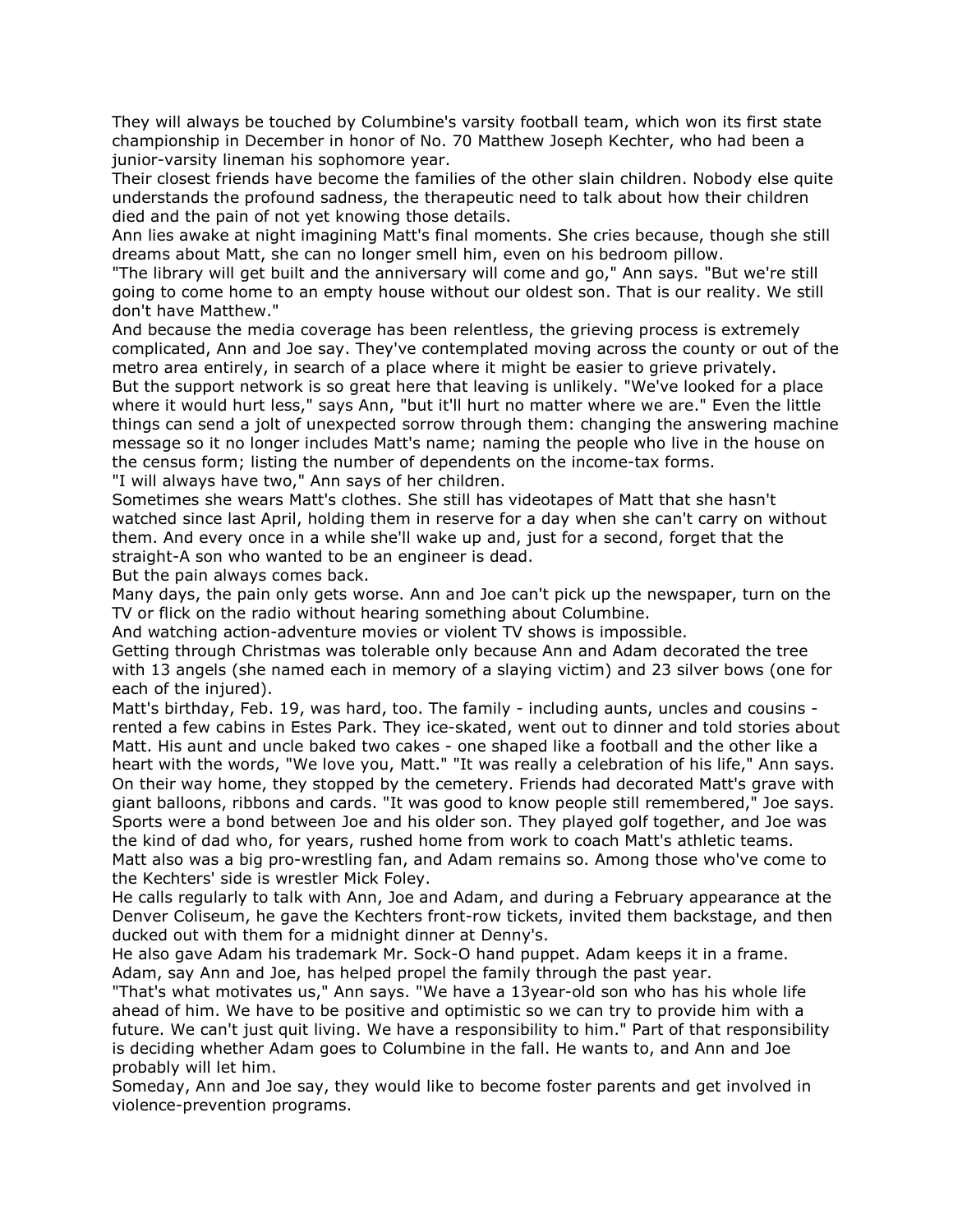"I feel like I've matured by 25 years and now look at life like I'm an old lady," Ann says. "It's easier to know what's important: loving your children, being a good parent, having a relationship with God." "We'll never be the same," she adds. "But with time and courage, we can be strong again."

## **KATHY HOFSTRA Columbine mother**

### **By [Emily Narvaes](mailto:newsroom@denverpost.com) Denver Post Staff Writer**

**Apr. 16** - The e-mail from Kevin Hofstra, a freshman at Yale University, was simple enough.

Mom, I'm going to call you at 10 o'clock tonight 'cause I want to talk to you.

Kathy Hofstra panicked. The Re/Max Realtor canceled her appointment for the evening and waited by the phone in her Columbine Knolls South home.

"I'm thinking, "Oh my goodness, what is this going to be?'- " Hofstra says. "He always just e-mails, so it was real unusual that he was going to call."

Her fears, it turned out, were baseless. Kevin, a 1999 Columbine graduate, just wanted to discuss his test scores.

At the Hofstra house, this is life in the year after Columbine.

Hofstra's brown eyes fill with tears at Hallmark commercials. She bawls when her son makes a soccer goal. She insists her family sit around the table for dinner.

Kevin was not hurt in the shootings. He was in Argentina at an Olympic soccer camp at the time.

But for the 51-year-old Hofstra the Columbine tragedy couldn't get any closer to home. "Everybody I know lives in this area and goes to that school," Hofstra says, her voice wavering.

It was April 20 and Hofstra had just sunk a putt on the sixth hole of the Meadows at the Fox Hollow Golf Course when friend Linda Sands' cell phone rang. Sands' face turned white. From Fox Hollow they could hear sirens. Hofstra tried reaching her husband, Littleton's fire marshal, but he was enmeshed in the activity at the school.

"So I just came home and watched it on TV." Media reports about Columbine reached Kevin in Argentina, but he couldn't contact his parents until close to midnight, Hofstra says. Two days later, he was home.

"When he got off that plane, I looked at my husband and said, "Do you think Kevin's going to feel bad when I totally lose it when I see him?' Kevin was the same way. We just hugged. It was amazing. To see him in the flesh after going through all this."

Hofstra talks to her children often these days. Kristi and her fiance come over for Sunday dinner regularly. Kathy and her husband, Jim, have attended a dozen of their sons' soccer games in New Haven, Conn. For New Year's, the entire family took a cruise.

She takes more family time on evenings and weekends - typically the busiest times for Realtors.

"Before, I'd always feel bad telling people that," she says. "I don't anymore." Prior to Columbine, Hofstra would not have driven Kevin 2,000 miles to college last August. But her attitude has changed.

She thought, "I gotta take my kid there and see him and put him in his room and say goodbye." Hofstra, her daughter and son rented a van and drove straight through. "We had a really, really good time," she says. "It's a lot of time to talk.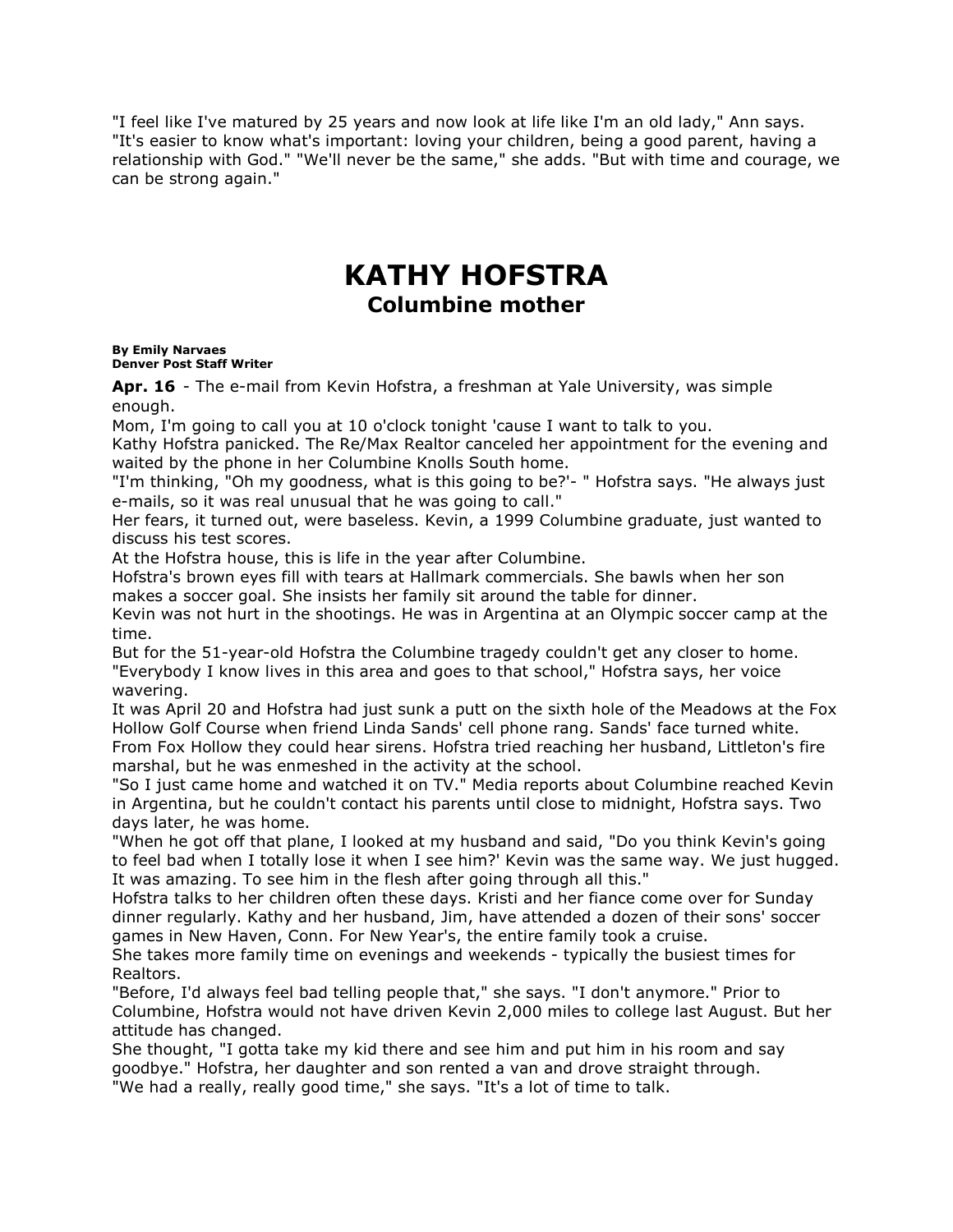"It was real cute, when we got there at the very end, Kevin goes, "Well, Mom, aren't you glad you had all this quality time with me? Maybe you're not so sad to see me leave now,' " says Hofstra, laughing. "You get a little bit on each other's nerves when you're riding in the car all that time."

# **TED HOCHHALTER**

### **Columbine parent who lost his wife in October**

### **By [Kevin Simpson](mailto:newsroom@denverpost.com)**



### **Denver Post Staff Writer**

**Apr. 16** - Ted Hochhalter eased into his daughter's wheelchair, as if his own lower body were numb, paralyzed, gone.

He wheeled himself through the house to feel Anne Marie's world - shoes bumping against walls, hands pinched and scraped between the chair and the doorway. "I can't begin to imagine what she goes through physically and emotionally every day," Hochhalter says. "And I live with her every day." Empathy offered one way to cope with Columbine. But six months after gunshots left 18-

year-old Anne Marie paralyzed below the waist, Hochhalter

was tested again.

He lost Carla - his wife for more than 22 years, his best friend for even longer - to suicide. She had been "a rock, a pillar," in the school shooting's immediate aftermath. But chronic depression eventually overcame the 48-year-old former teacher when the long-term implications of Anne Marie's spinal cord injury began to sink in.

His wife's death left Hochhalter, 50, as single parent to Anne Marie and 16-year-old Nathan, aided by a nurturing network of family, church and community.

But certain questions arise and confound him, whether they are profoundly personal or simply commonplace.

They are shopping, and Anne Marie asks his opinion about clothes.

Do these colors go?

Does this style look good?

"I'm not very good at color coordination or mixing and matching styles," Hochhalter admits. "Those are situations where a mother's touch would be invaluable." But he never asks himself: What would Carla do?

"To my way of thinking, she was irreplaceable," Hochhalter says, "and I don't want to even pretend to be able to do the things she brought to this family. The only thing I can do in those situations is ask for help from the people who knew Carla, respected her and loved her."

Hochhalter's job in emergency management with the U.S. Bureau of Reclamation, while hardly approximating the crises of single parenthood, did help him plan for the array of challenges - economics, logistics, media - that confronted him over the past year. Other federal workers continue to donate leave time, freeing him from the workplace to devote himself entirely to his family. People tell him he's strong, but he shakes his head -

no stronger than anyone else would be in his situation.

Little things trip him up.

"I look at my daughter and see a tenacious, courageous individual. Same with my son. I know we'll meet every obstacle thrown our way. But the most difficult times are when I'll